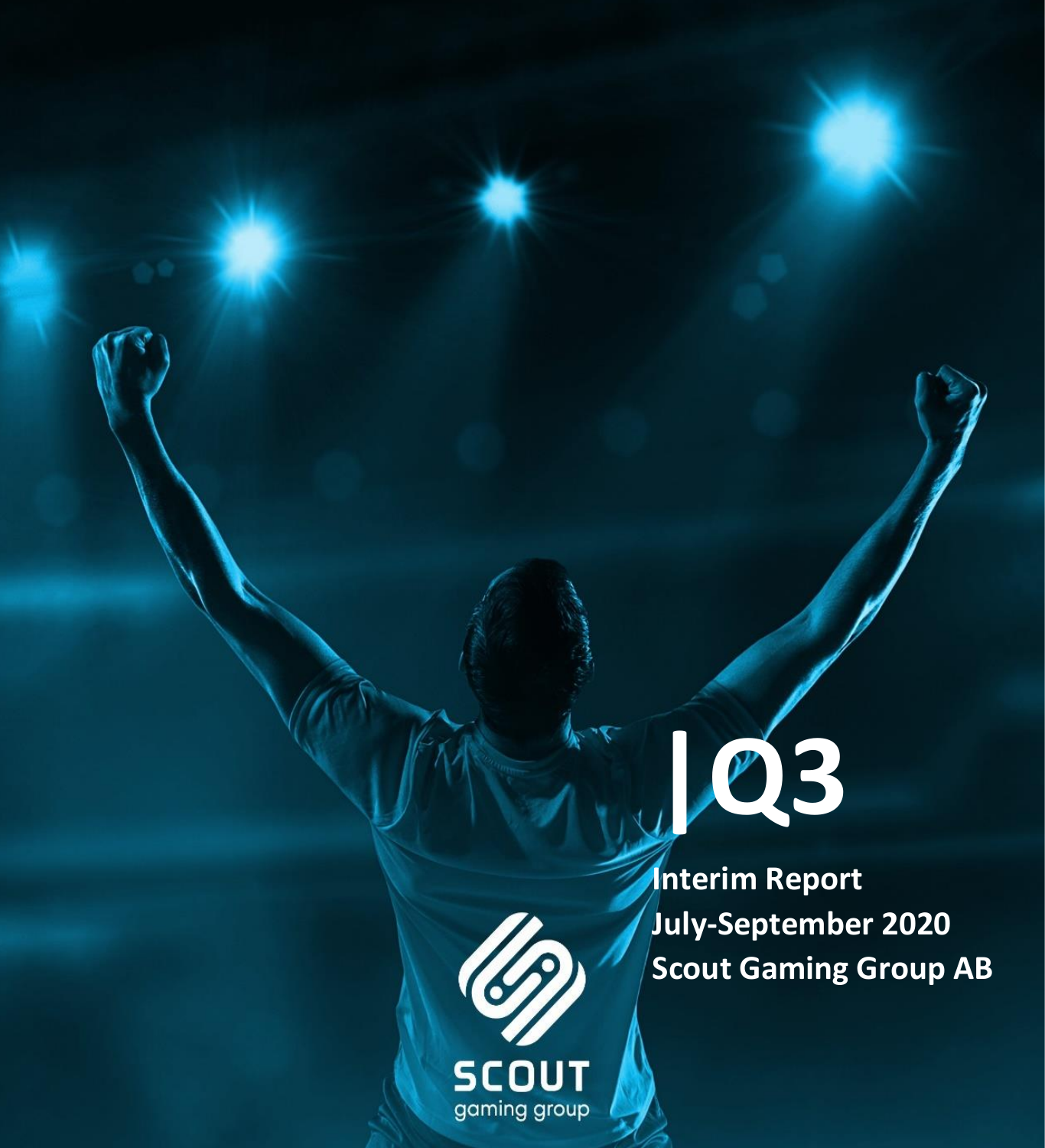

ALL FIGURES IN THIS REPORT ARE STATED IN SWEDISH SEK UNLESS OTHERWISE STATED. BRACKETS IN THIS REPORT REFER TO THE CORRESPONDING PERIOD OF THE PREVIOUS YEAR, UNLESS OTHERWISE STATED. ALL FIGURES REFER TO THE GROUP UNLESS OTHERWISE **STATED.** 

## **Quarter July - September 2020**

• Revenues increased to mSEK 15.0 (8.1), corresponding to a growth of 85% compared to same quarter last year

- EBITDA was mSEK -11.6 (-7.9)
- Net result was mSEK -13.4 (-9.5)
- Earnings per share amounted to SEK -0.7 (-0.7)

• Operator trading index (which illustrates the underlying client activity) increased to 2,421 (900), a growth of 169%.

• Scout Gaming conducted a heavily oversubscribed directed share issue towards international institutional investors amounting to mSEK 75, to be able to accelerate growth and product development further.

• Scout Gaming has won the EGR Award category "Fantasy Sports Supplier of the year" 2020, which was the third time in a row.

• The company widened and extended current agreement with Kaizen Gaming (Stoiximan and Betano)

• Scout Gaming entered into a license agreement with Parimatch, the market leading operator in the CIS region.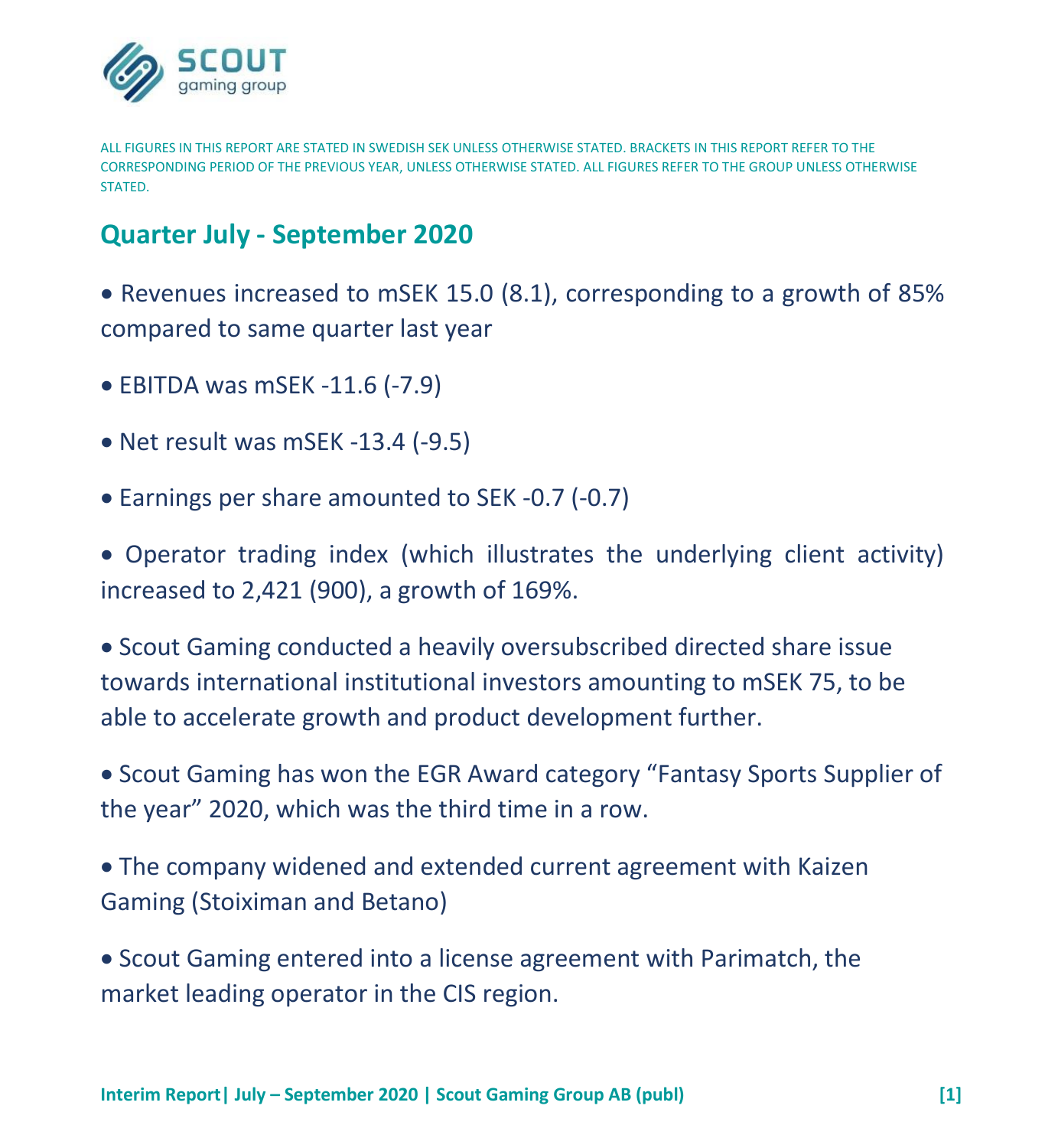

## **Interim period January - September 2020**

- Revenues amounted to mSEK 30.0 (15.7)
- EBITDA amounted to mSEK -33.4 (-34.6)
- Net result amounted to mSEK -40.7 (-38.9)
- Earnings per share amounted to SEK -2.3 (-2.8)



## **Trailing 12 months (SEKm)**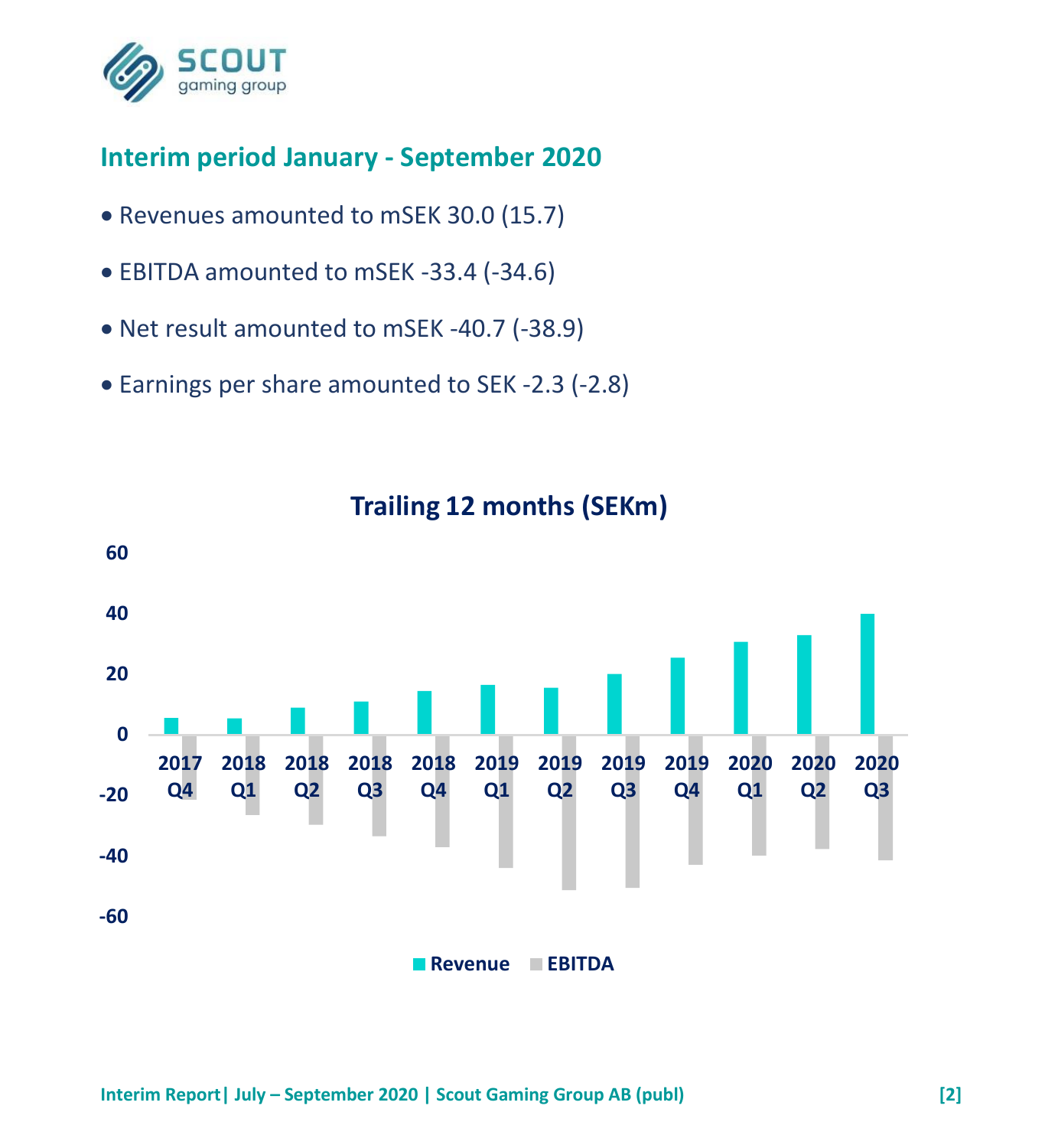

## **Events after the period ended**

• Scout Gaming entered into an agreement with one of the market leading operators in the Balkan region, Meridianbet, which enables Meridianbet access to Scout Gaming's full product portfolio.

For additional information, please contact: Billy Degerfeldt, CFO & Investor Relations [billy.degerfeldt@scoutgaminggroup.com](mailto:billy.degerfeldt@scoutgaminggroup.com)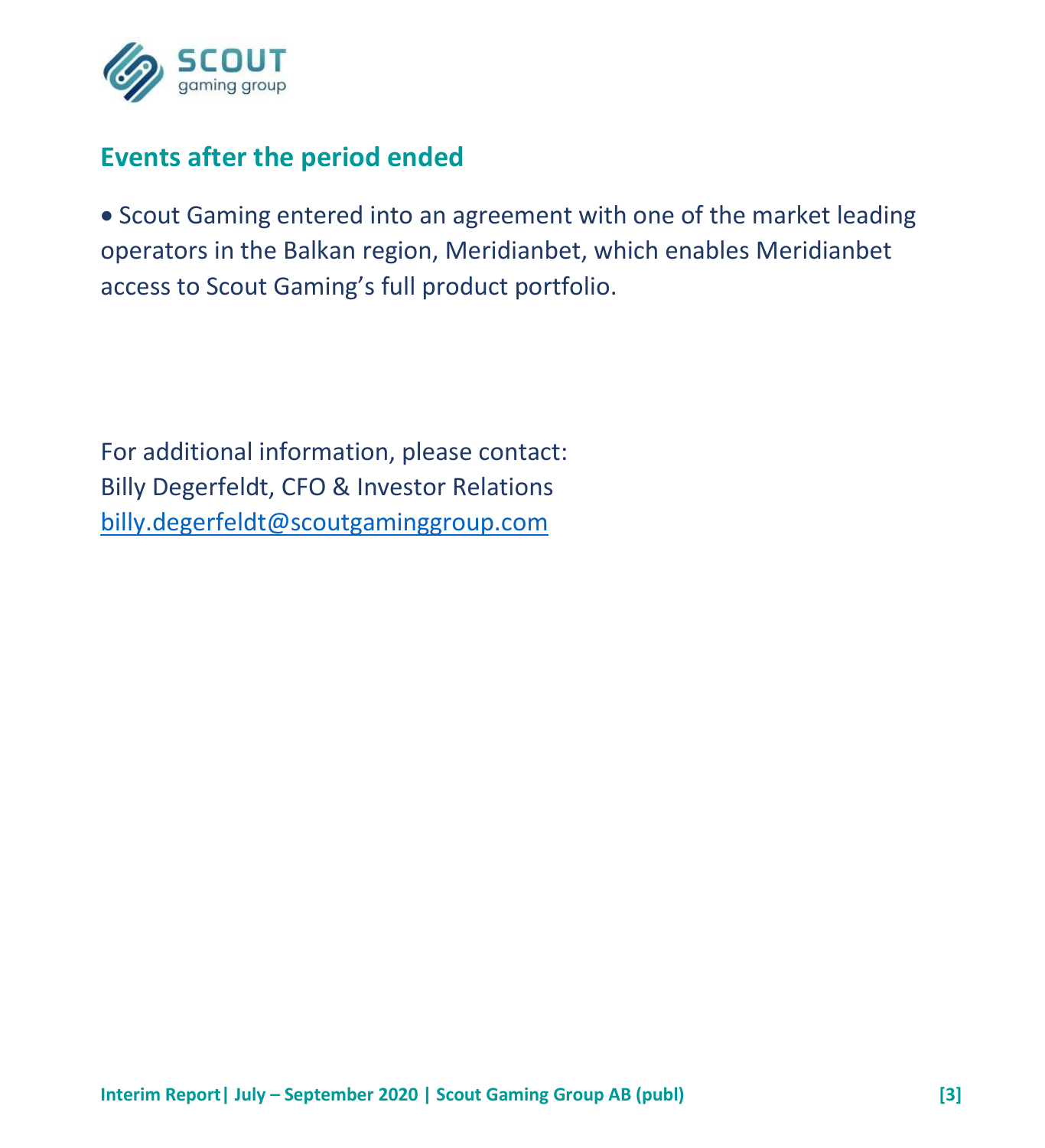

## **Solid growth generates record quarter**

The Group had a stable quarter with sharply increasing revenues, led by the restart of global sports, the speed of recovery exceeded management's expectations. The global fantasy sports market for real money gambling outside the US is although still in its infancy. Growth has been driven by both existing and newly launched operators in the Scout Gaming network. It is particularly gratifying to announce that most of our operators reached an alltime high in revenue generated from our products during the month of September. As a result of previous halts in many global leagues related to the corona pandemic, the quarter contained extraordinary activity.

Scout Gaming's operator index amounted to 2,421, a growth by 169% - an increasing part is related to new fantasy betting products. The total revenue base grew by 85%, compared with the previous year to SEK 15.0 million. The number of active players in our network at the end of the quarter increased by 117% compared with the previous year.

An increasingly important part of the company's focus is to ensure that the prize pools are maintained on well-balanced levels. We are in a situation where the company is undergoing strong growth and where we are investing in our prize pools to further strengthen the products attractiveness. For example, we offered during the quarter, a record-breaking guaranteed prize pool of 1 million euros for the season-long Premier League game that runs until the end of May. We offer another corresponding seasonal game for the Champions League amounting to 250 thousand euros and we have on a weekly basis been able to raise levels of our Premier League games to 100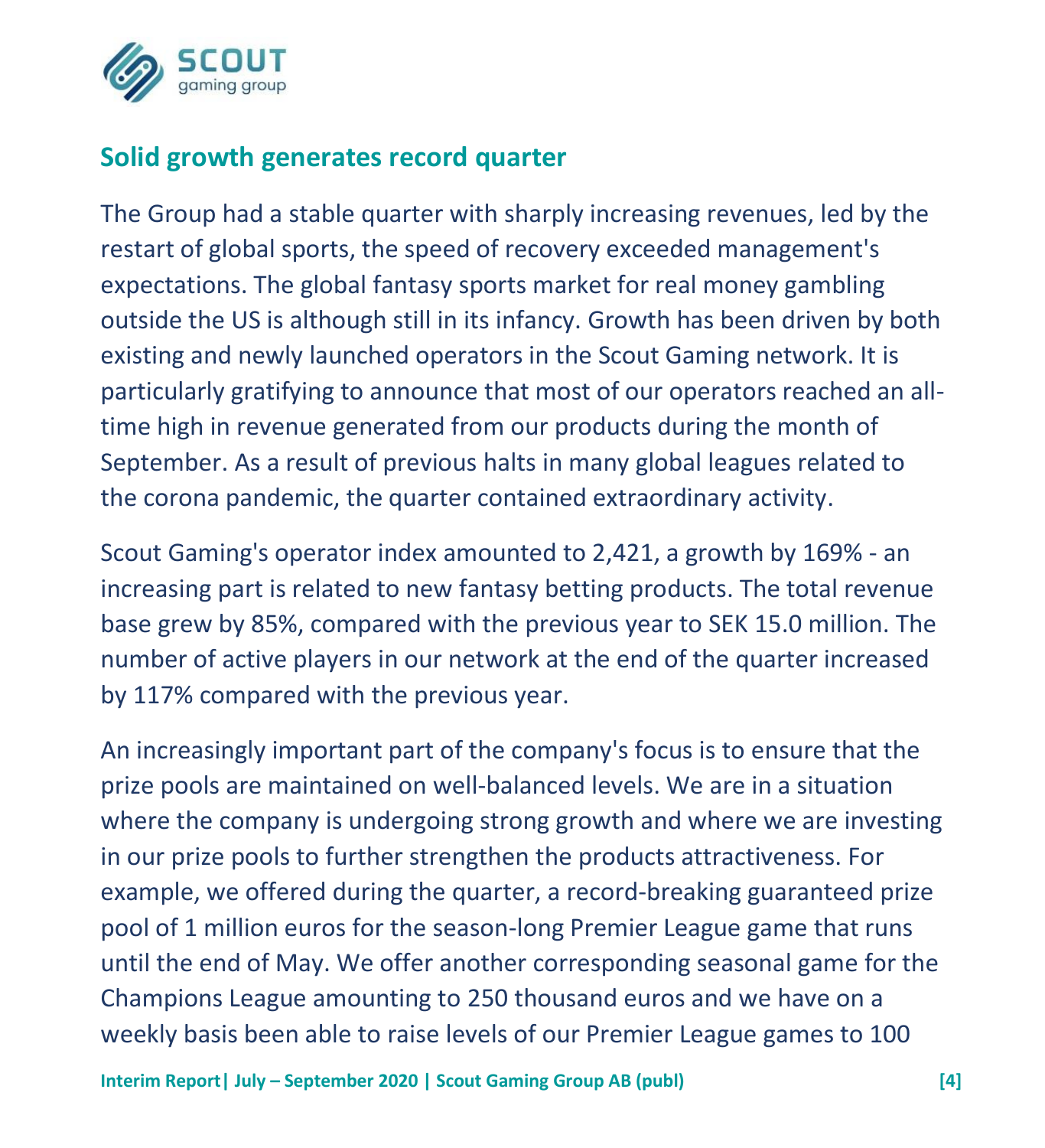

thousand euros. Furthermore, we are planning a number of major seasonal tournaments with larger prize sums. We are also gradually increasing the prize pools in general. I'm happy to report that we are generating increasing volumes from sports and leagues outside of European football and that we maintained much of the activity on our games offered within different esports.

To ensure growth, we carried out a heavily oversubscribed directed share issue of SEK 75 million to international institutional investors and sector specialists during the beginning of the third quarter. The issue was subscribed for by both existing major owners and new institutional investors. The funds will be used for marketing and we have also started to execute on our commitments to manage our internal operator Fanteam, in a more sophisticated way than before.

Scout Gaming continues to focus on product development, and we are close to launch another game in our network. Our jackpot betting product is currently being beta tested on Fanteam and is expected to be gradually rolled out by next year.

We continue to see strong prospects for the European market for sports in general and for fantasy sports in particular, we make the assessment that we have opportunities to grow the business significantly in the future.

Andreas Ternström, CEO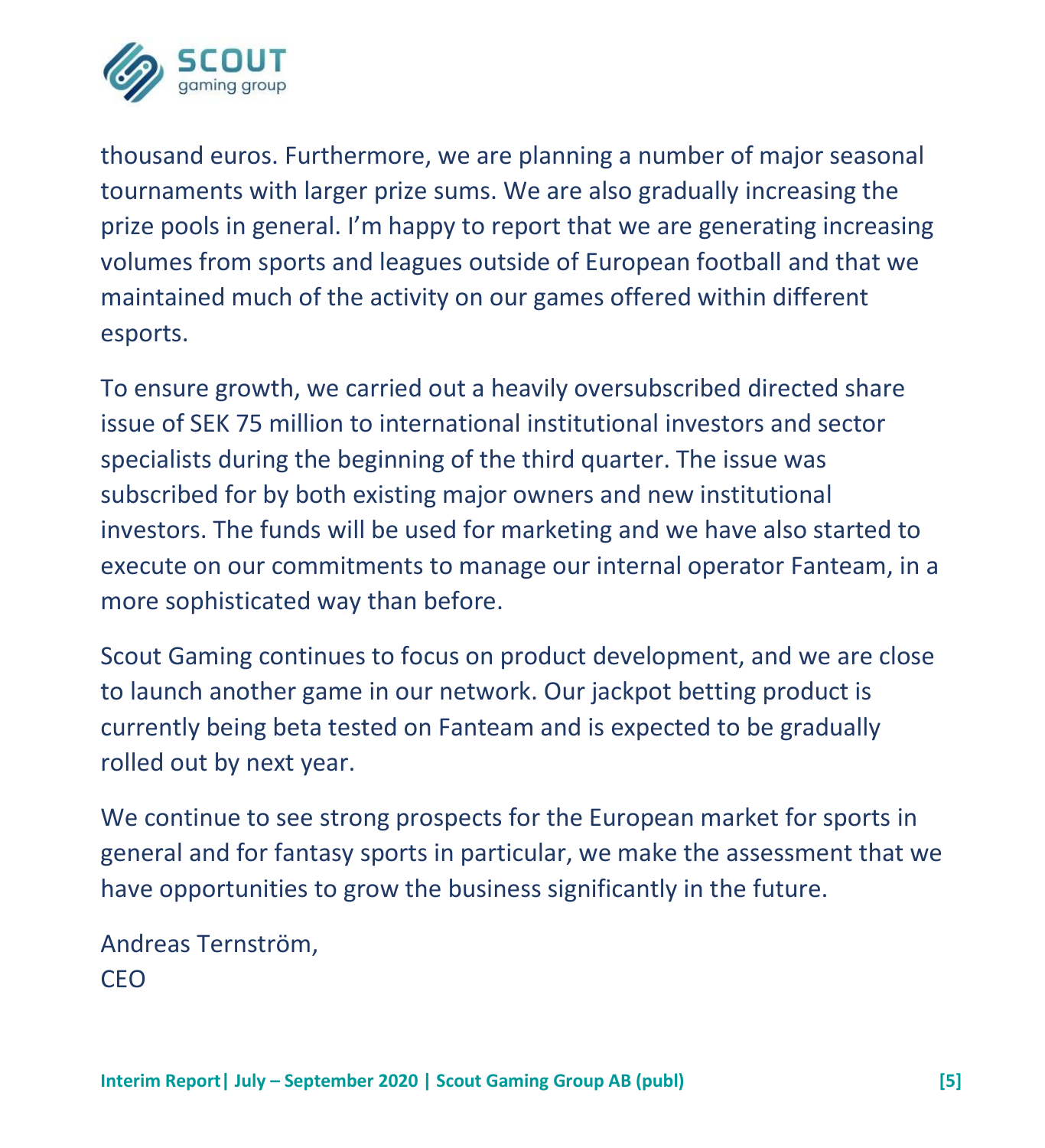

## **Scout Gaming Operator Trading Index**

# **0 500 1000 1500 2000 2500 3000 2017 2017 2017 2017 2018 2018 2018 2018 2019 2019 2019 2019 2020 2020 2020 Q1 Q2 Q3 Q4 Q1 Q2 Q3 Q4 Q1 Q2 Q3 Q4 Q1 Q2 Q3**

## **Operator Trading Index**

The Operator Trading Index, illustrating the underlying client activity, increased to 2,421 (900) during the third quarter 2020. 45% was produced under the month of September. The increase corresponds to a growth of 169% compared to the same quarter last year. The development is continued to be driven by increased activity among existing and new customers, during September most customers who contribute to the index reached an all time high. Activity was higher than normal during the quarter, as the global sports calendar changed as a result of the outbreak of COVID-19 and a number of events that would normally have been completed during the second quarter,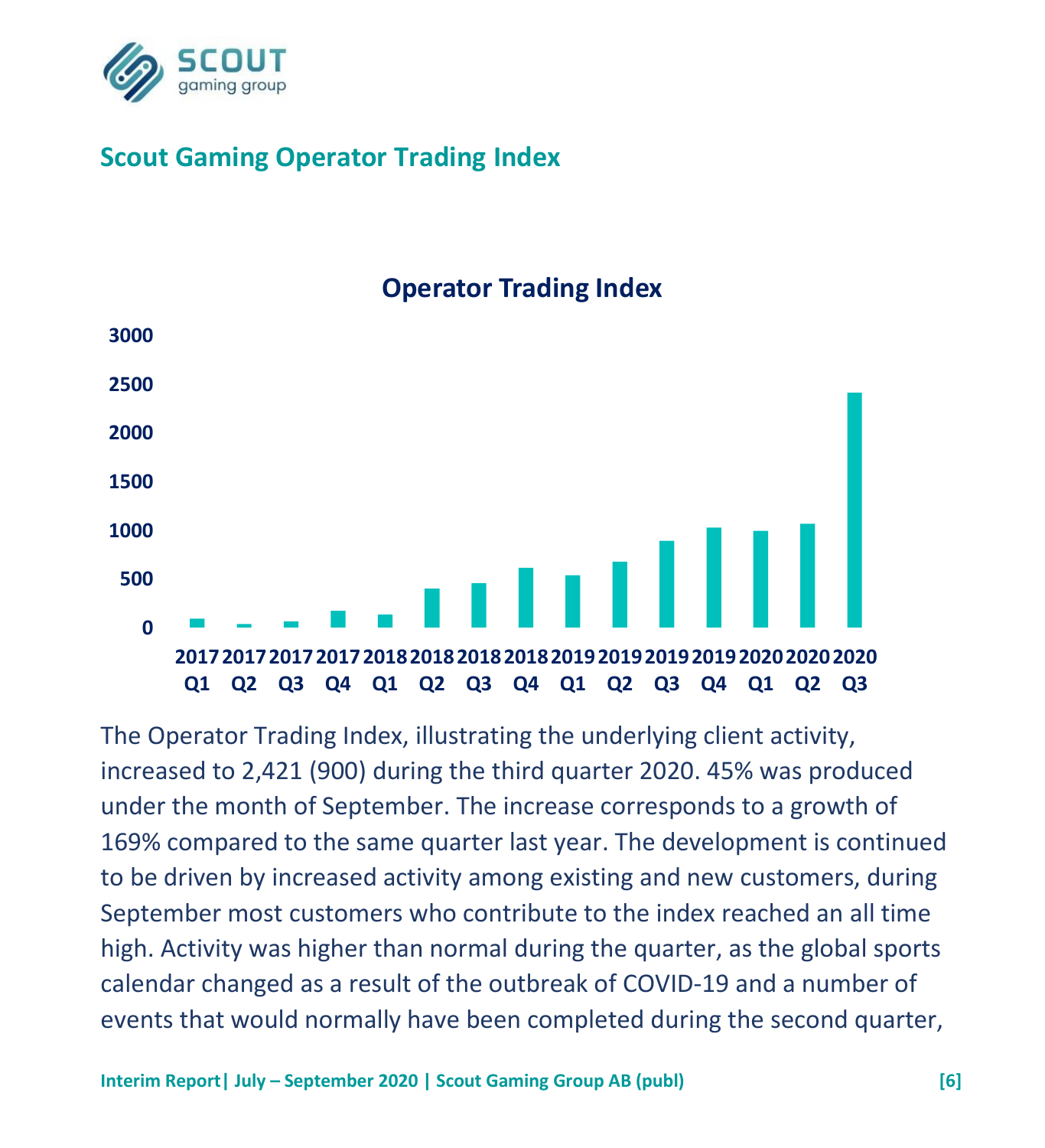

instead were completed during the third quarter. We use the first quarter of 2017 as index base. Number of launched clients, changes in their activity and general market growth affects the index development. General market growth is dependent on the major leagues and championships. The index is also affected by the clients' share of their end customer's activity (so-called "rake"), but also their sportsbook margin which may vary between different markets and product categories.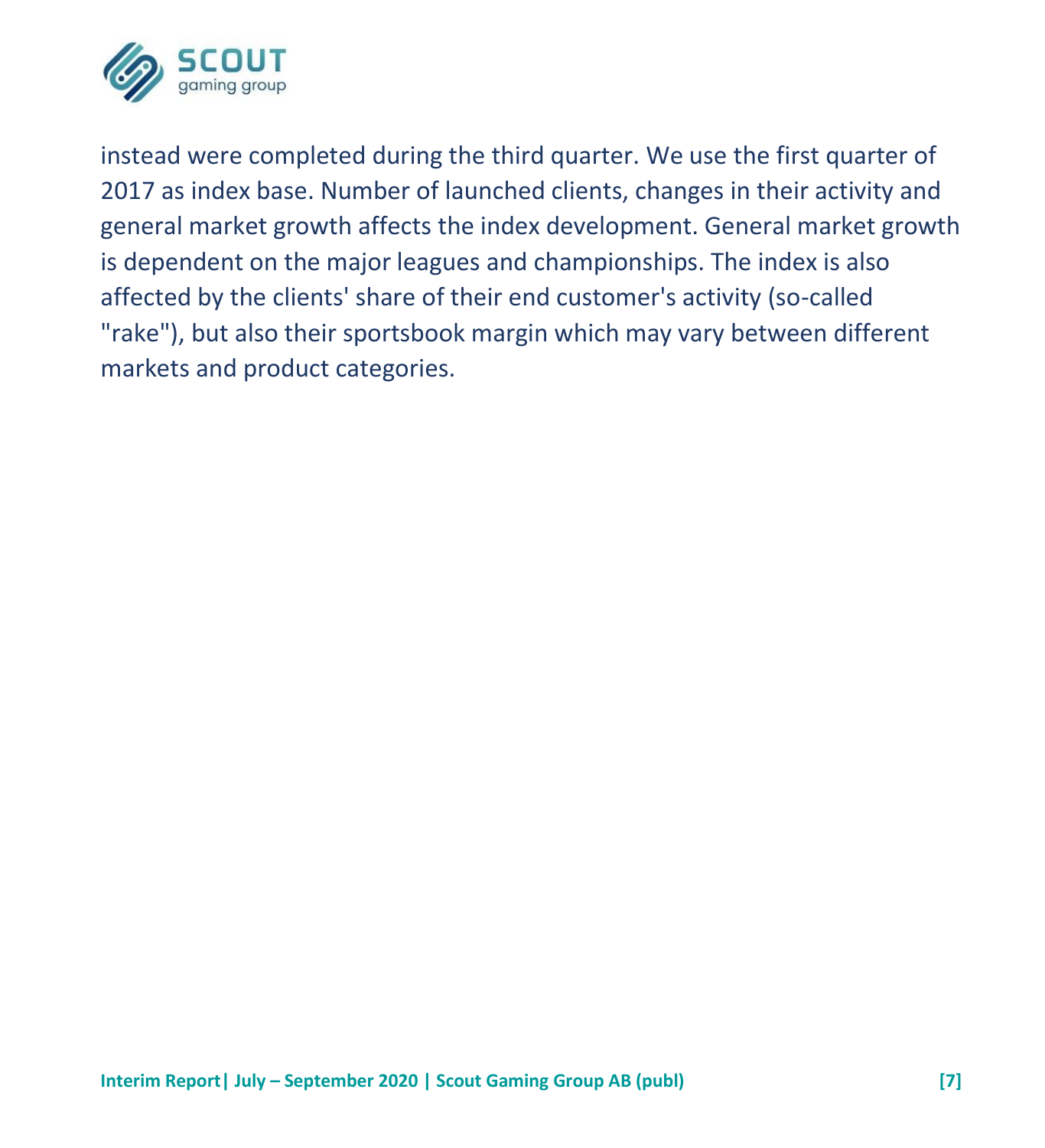

## **Financial performance**

#### **Revenues**

Revenues amounted to SEKm 15.0 (8.1) during the third quarter and mainly relates to sports related products that Scout Gaming provides to its clients. The fees are charged to clients based on a combination of different variables such as number of provided markets and product categories, guarantee commitments in prize pools etc. and may be fixed or variable, an increasing share relates to the own fantasy sports operator business which is operated under the brand Fanteam. Revenues for the first three quarters were SEKm 30.0 (15.7).

#### **Costs**

Total costs amounted to SEKm -28.3 (-18.6) and mainly consists of marketing and sales related expenses. Scout Gaming has taken an active decision to increase marketing related expenses to accelerate the growth of the Fantasy Sports market outside the US. These costs are flexible. Personnel expenses experienced a slight decrease compared to same period last year and are not expected to grow essentially going forward. Total costs for the first three quarters were SEKm -67.9 (-57.6).

#### **Result**

Operating profit was SEKm -13.3 (-10.4) during the third quarter and SEKm -37.9 (-41.9) for the first three quarters. Net result was -13.4 m (-9.5) during the third quarter and SEKm -40.7 (-38.9) for the first three quarters.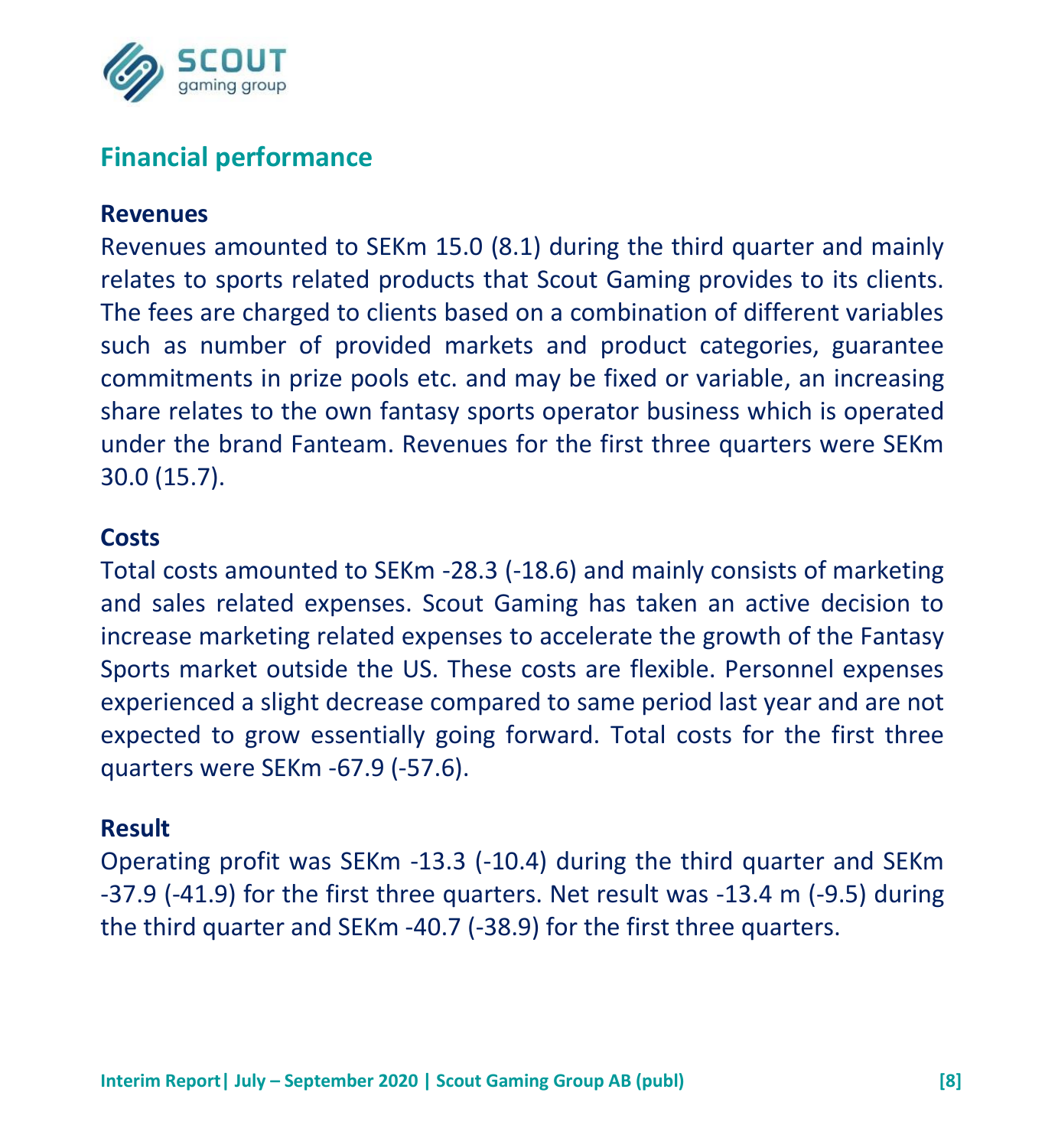

### **Liquidity, financing and financial position**

Cash flow from operating activities before changes in working capital amounted to SEKm -4.8 (-8.4) during the quarter and to SEKm -36.3 (-35.1) for the first three quarters. Cash flow from investing activities amounted to SEKm -3.5 (-1.7) for the third quarter and to SEKm -8.0 (-5.3) for the first three quarters of the year. Cash flow from financing activities amounted to SEKm 75.5 (26,8) for the quarter and to SEKm 110.6 (26.9) for the first three quarters. Cash flow for the period was SEKm 61.0 (13.8) for the quarter and SEKm 61.8 (-20.0) for the first three quarters of the year. Cash and cash equivalents amounted to SEKm 81,7 (28.0) at the end of the quarter.

#### **Capitalised development costs**

In the third quarter of 2020, development expenditure of SEKm 3.4 (1.7) was capitalised. These capitalised development costs are amortised over four years, starting when the costs are incurred. Capitalised development costs are included as part of the revenue. Capitalised development costs for the three first quarters were SEKm 7.9 (5.1).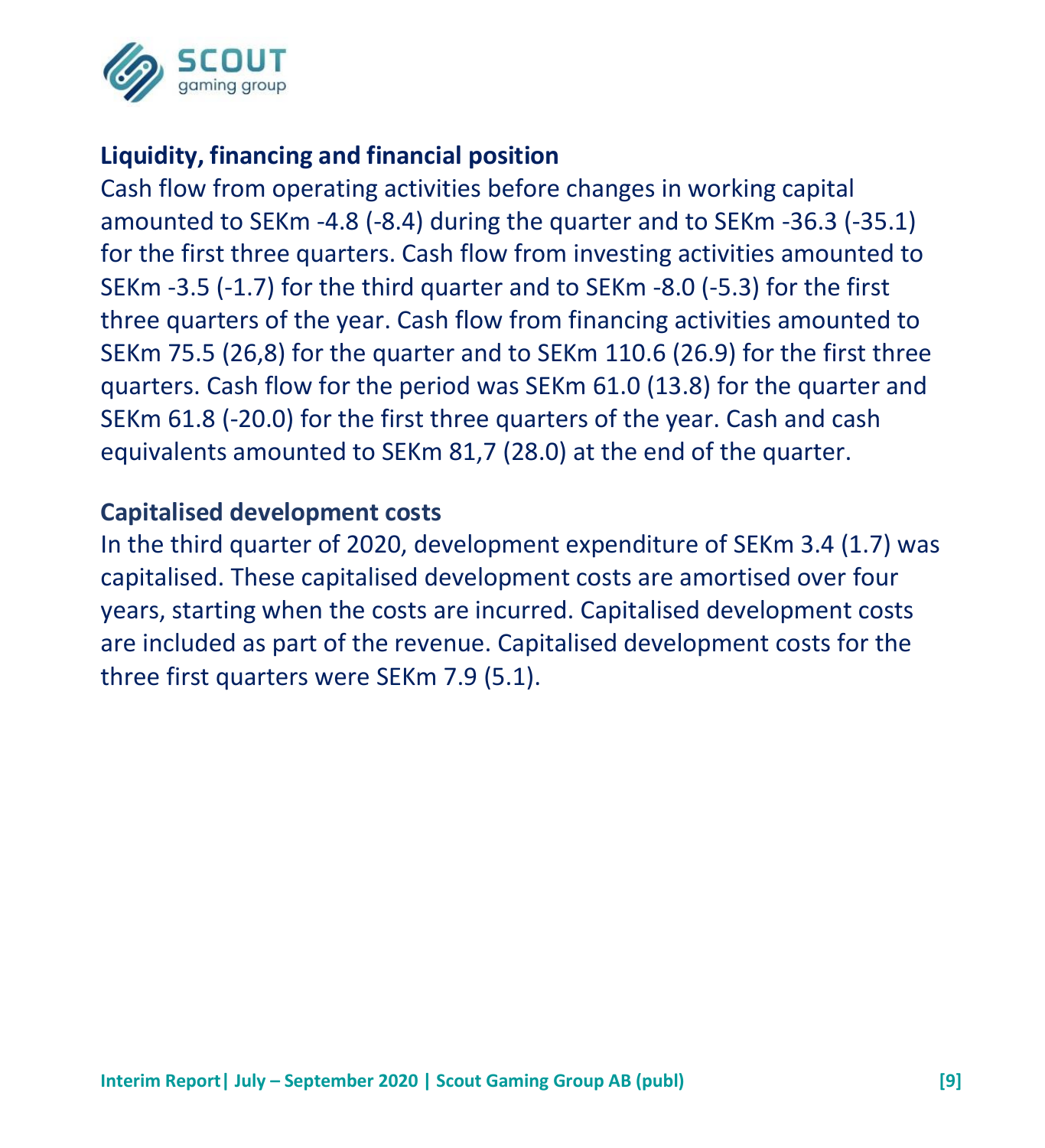

## **Key Ratios**

L

|                                | <b>Jul-Sep</b> | <b>Jul-Sep</b> | <b>Jan-Dec</b> |
|--------------------------------|----------------|----------------|----------------|
| <b>Group Key Ratios mSEK</b>   | 2020           | 2019           | 2019           |
| Revenue                        | 15.0           | 8.1            | 25.7           |
| Revenue growth, %              | 85             | 125            | 76             |
| <b>EBITDA</b>                  | $-11.6$        | -7.9           | $-42.8$        |
| EBITDA-margin, %               | <b>Neg</b>     | <b>Neg</b>     | <b>Neg</b>     |
| <b>Operating profit</b>        | $-13.3$        | $-10.4$        | $-52.8$        |
|                                |                |                |                |
| Number of shares at the end of |                |                |                |
| the period                     | 20,536,654     | 14,533,455     | 14,533,455     |
| Average number of shares *     | 19,019,123     | 13,908,455     | 13,908,455     |
| Employees at end of period **  | 87             | 80             | 83             |
|                                |                |                |                |
|                                |                |                |                |
| Earnings per share (SEK)       | $-0.7$         | $-0.7$         | $-3.8$         |
| Shareholders' equity per share |                |                |                |
| (SEK)                          | 4.8            | 2.8            | 2.0            |
| <b>Operator Trading Index</b>  | 2,421          | 900            | N/A            |

\* Scout Gaming has issued 308,000 warrants of series 2018/2021: 1. \*\* Also refers to contract staff in Ukraine.

The average number of shares outstanding for the period Jan-Sep was 17,535,055 (13,908,455).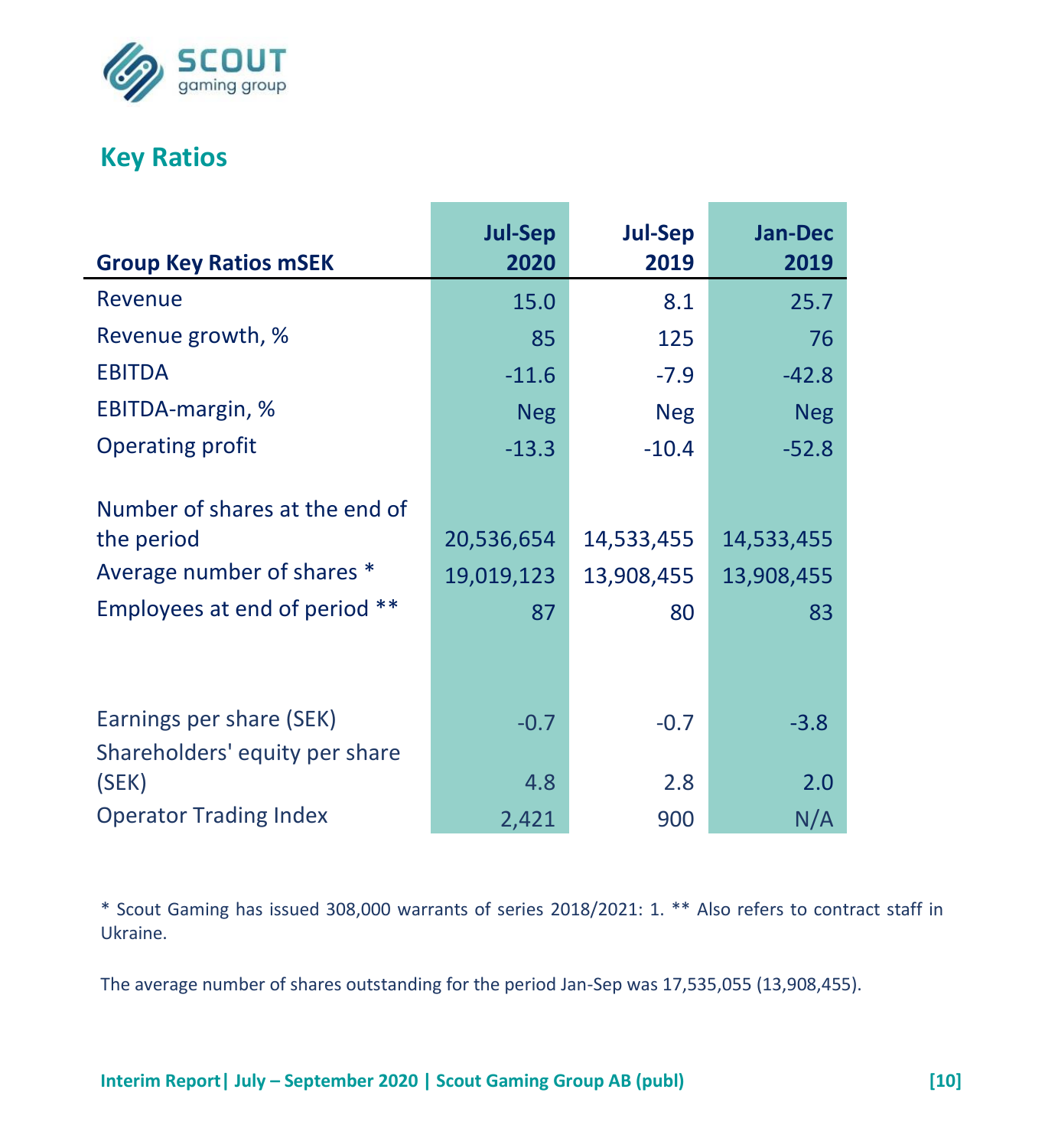

## **Other**

#### **Parent company**

Operating income for the third quarter of 2020 amounted to SEKm 0.6 (1.3). Operating profit amounted to SEKm -1.2 (-0.4). Profit for the period amounted to SEKm 0.7 (0.6). The parent company's cash and cash equivalents amounted to SEKm 48.7 (13.9) at the end of the period and equity amounted to SEKm 222.7 (110.3).

#### **Risks**

Scout Gaming's operations are subject to certain risks that may affect the performance or financial position to varying degrees. These can be divided into industry and business-related risks as well as financial risks. In assessing the Group's future development, it is important to consider, in addition to possible opportunities for profit growth, the risk factors. The development of the legal situation for the type of gaming services provided by Scout Gaming is a key risk factor for the Group's future earning ability. As the majority of the company's customers are active in Europe, legal status in the EU becomes particularly interesting and monitored and managed by the Group continuously. Nevertheless, for cases where the legislation should be interpreted in an unfavorable or unexpected manner, there is a risk that Scout Gaming's terms of growth, profitability and product development will change. Similarly, an interpretation in a favorable direction could have a positive impact on the Group. For further information about Scout Gaming's risks and risk management, refer to the Annual Report 2019, which is found on the company's website.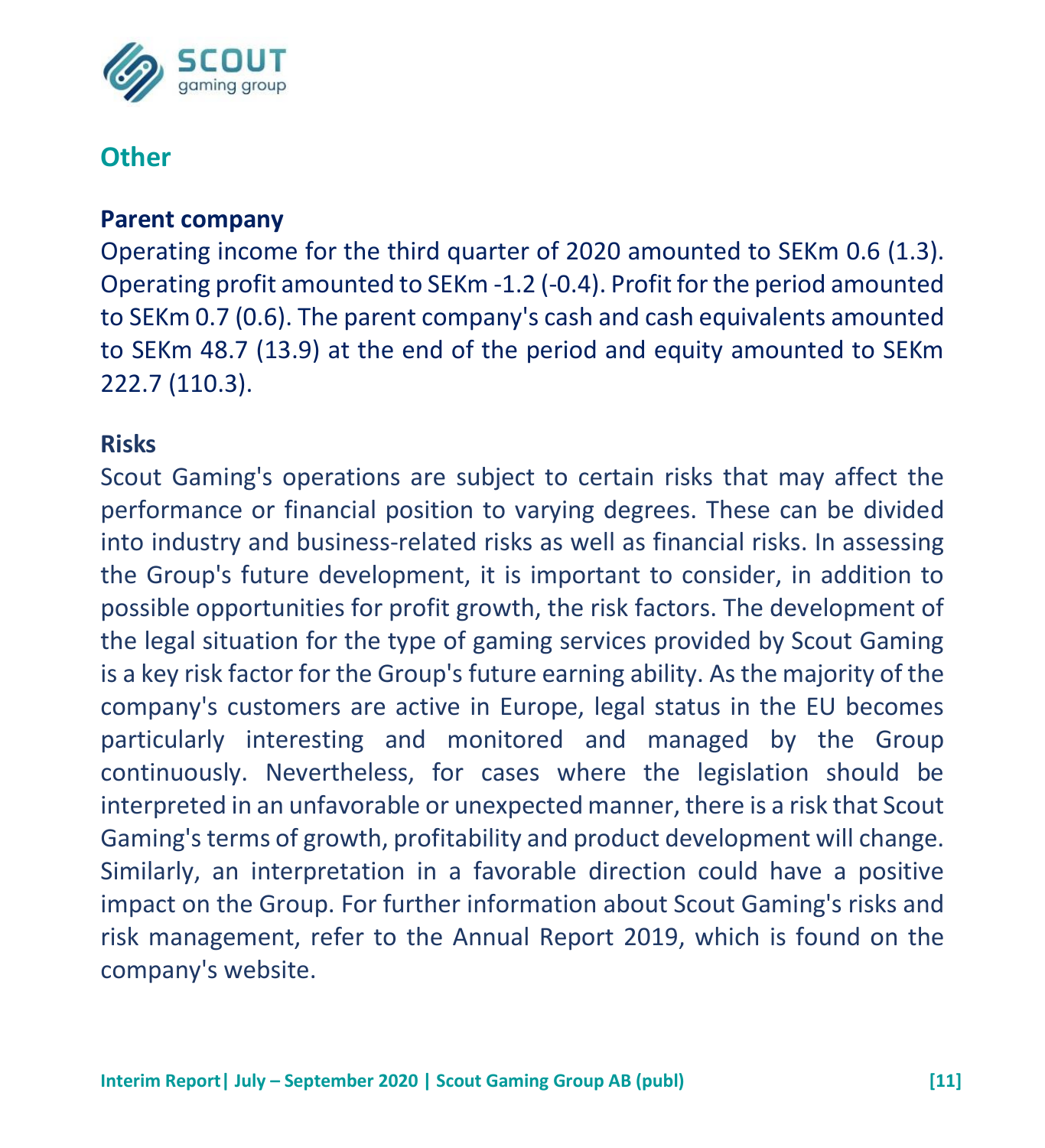

#### **Accounting principles**

The interim report has been prepared in accordance with the Annual Accounts Act and the Board of Directors' General Advice BFNAR 2012: 1 Annual Report and Consolidated Financial Statements (K3). The Parent Company applies the same accounting principles as the Group except in the cases specified. Amounts are expressed in mSEK (millions of SEK) unless otherwise stated.

#### **Related party transactions**

No material related party transactions were conducted during the quarter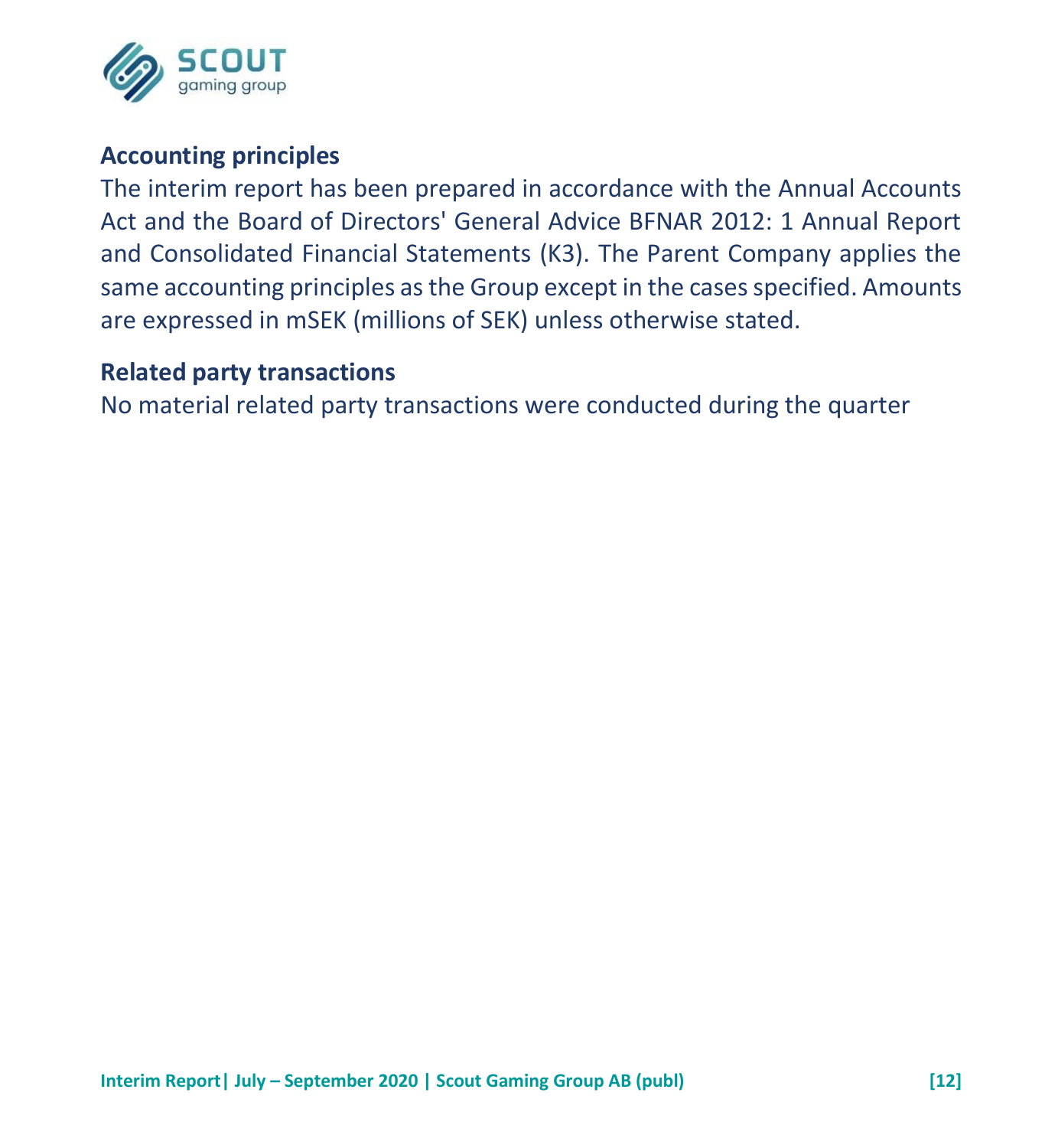

### **Owners per 30 September**

| <b>Shareholders</b>                | <b>No. Shares</b> | <b>Amount</b> |
|------------------------------------|-------------------|---------------|
| <b>Topline Capital Partners LP</b> | 4,895,508         | 23.8%         |
| Lloyd Fonds AG                     | 2,053,665         | 10.0%         |
| Novobis AB                         | 1,772,158         | 8.6%          |
| <b>Knutsson Holdings AB</b>        | 1,693,960         | 8.2%          |
| Atle Sundal Holding AS             | 1,578,705         | 7.7%          |
| <b>SIA Optibet</b>                 | 833,333           | 4.1%          |
| <b>Andreas Sundal Holding AS</b>   | 803,464           | 4.0%          |
| Nordnet Pensionsförsäkring         | 815,254           | 4.0%          |
| Swedbank Robur micro cap           | 750,000           | 3.7%          |
| Björn Fjellby Holding AS           | 606,131           | 3.5%          |
| Total top 10 shareholders          | 15,802,178        | 77.0%         |
| <b>Others</b>                      | 4,734,476         | 23.0%         |
| Number of shares                   | 20,536,654        |               |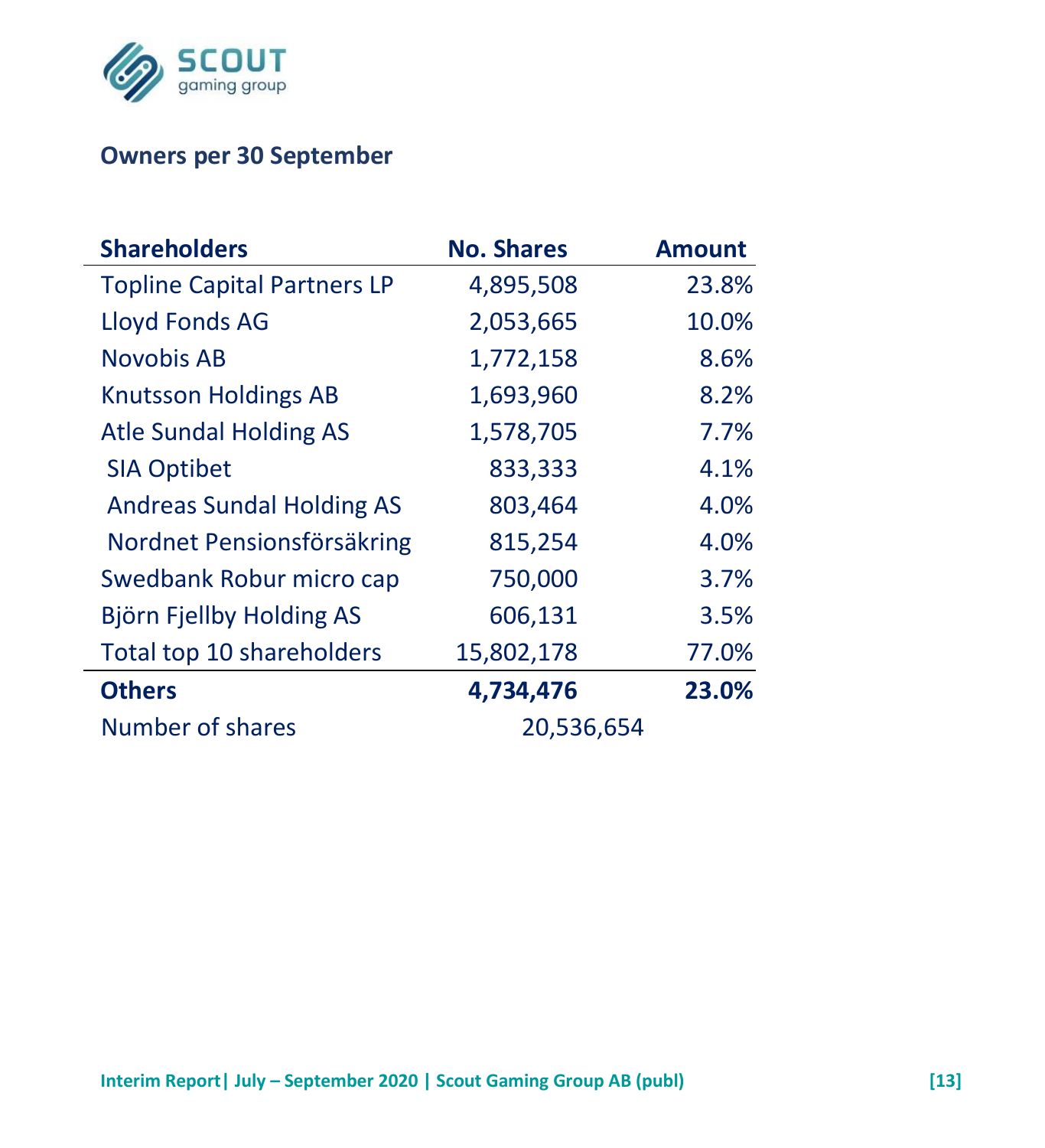

### **Calendar**

Scout Gaming will publish reports according to the following schedule:

Year-end report: February 26, 2021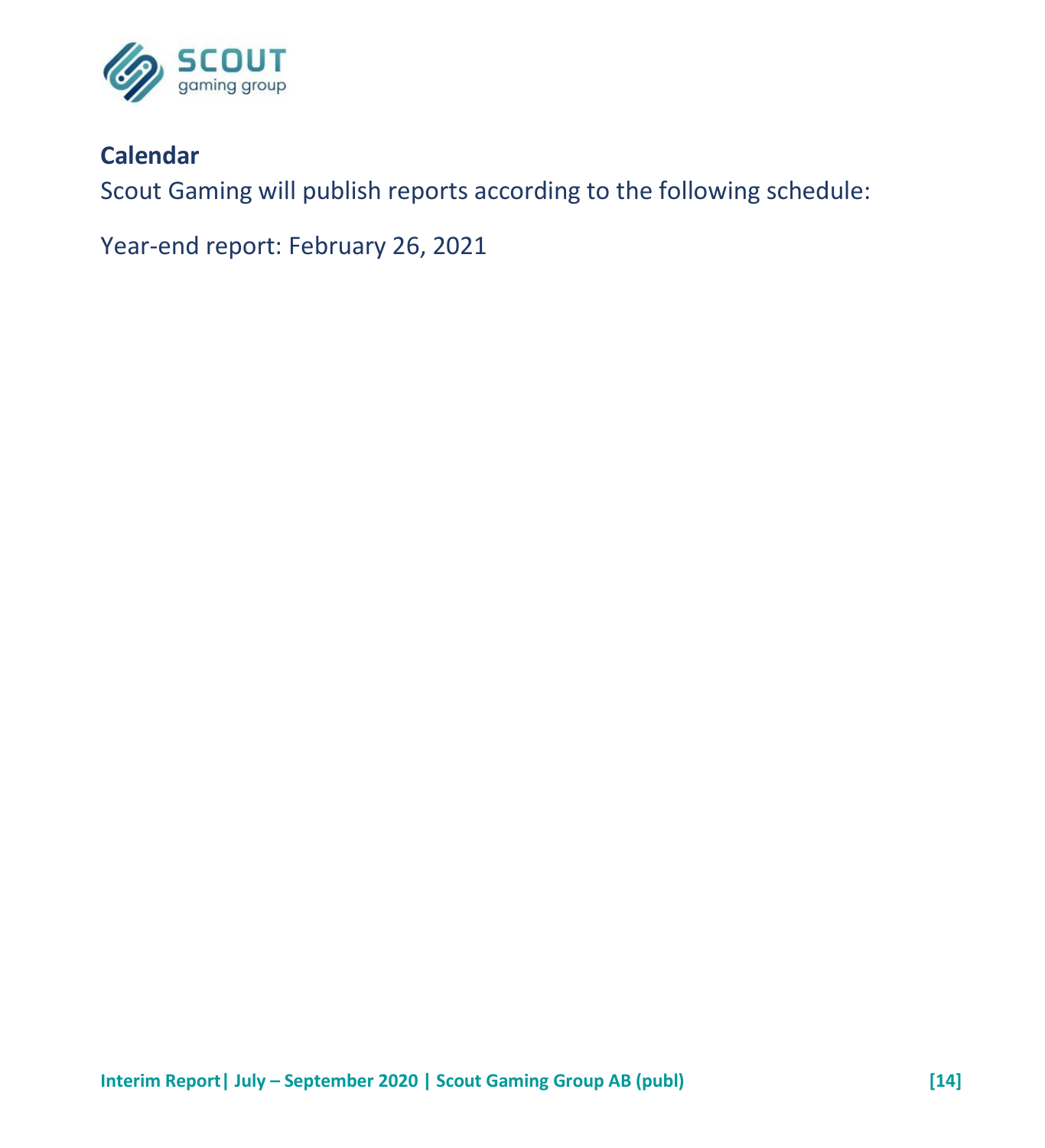

## **Condensed consolidated income statement**

#### **Scout Gaming Group AB (publ)**

**559119-1316**

|                                                                                 | Jul-sep               | Jul-sep              | Jan-sep                | Jan-sep              | <b>Jan-Dec</b>         |
|---------------------------------------------------------------------------------|-----------------------|----------------------|------------------------|----------------------|------------------------|
| <b>Group income statement (kSEK)</b>                                            | 2020                  | 2019                 | 2020                   | 2019                 | 2019                   |
| <b>Revenue</b>                                                                  | 15,015                | 8,149                | 29,954                 | 15,707               | 25,691                 |
| Personnel expenses<br>Other external expenses<br>Depreciation, amortization and | $-8,230$<br>$-18,398$ | $-9,158$<br>$-6,852$ | $-25,797$<br>$-37,531$ | $-30383$<br>$-19932$ | $-39,790$<br>$-28,655$ |
| impairment of PPE                                                               | $-1,687$              | $-2,566$             | $-4,565$               | $-7307$              | $-10,058$              |
| <b>Total operating expenses</b>                                                 | $-28,315$             | $-18,576$            | $-67,893$              | $-57,622$            | $-78,503$              |
| <b>Operating profit/loss</b>                                                    | $-13,301$             | $-10,427$            | $-37,939$              | $-41,915$            | $-52,812$              |
| <b>Financial items</b>                                                          | $-128$                | 942                  | $-2,796$               | 2,949                | 580                    |
| <b>Profit before tax</b>                                                        | $-13,428$             | $-9485$              | $-40,735$              | $-38,965$            | $-52,232$              |
| Tax                                                                             | 16                    | 14                   | 49                     | 54                   | 66                     |
| <b>Profit/loss for the period</b>                                               | $-13,412$             | $-9,471$             | $-40,685$              | $-38,912$            | $-52,166$              |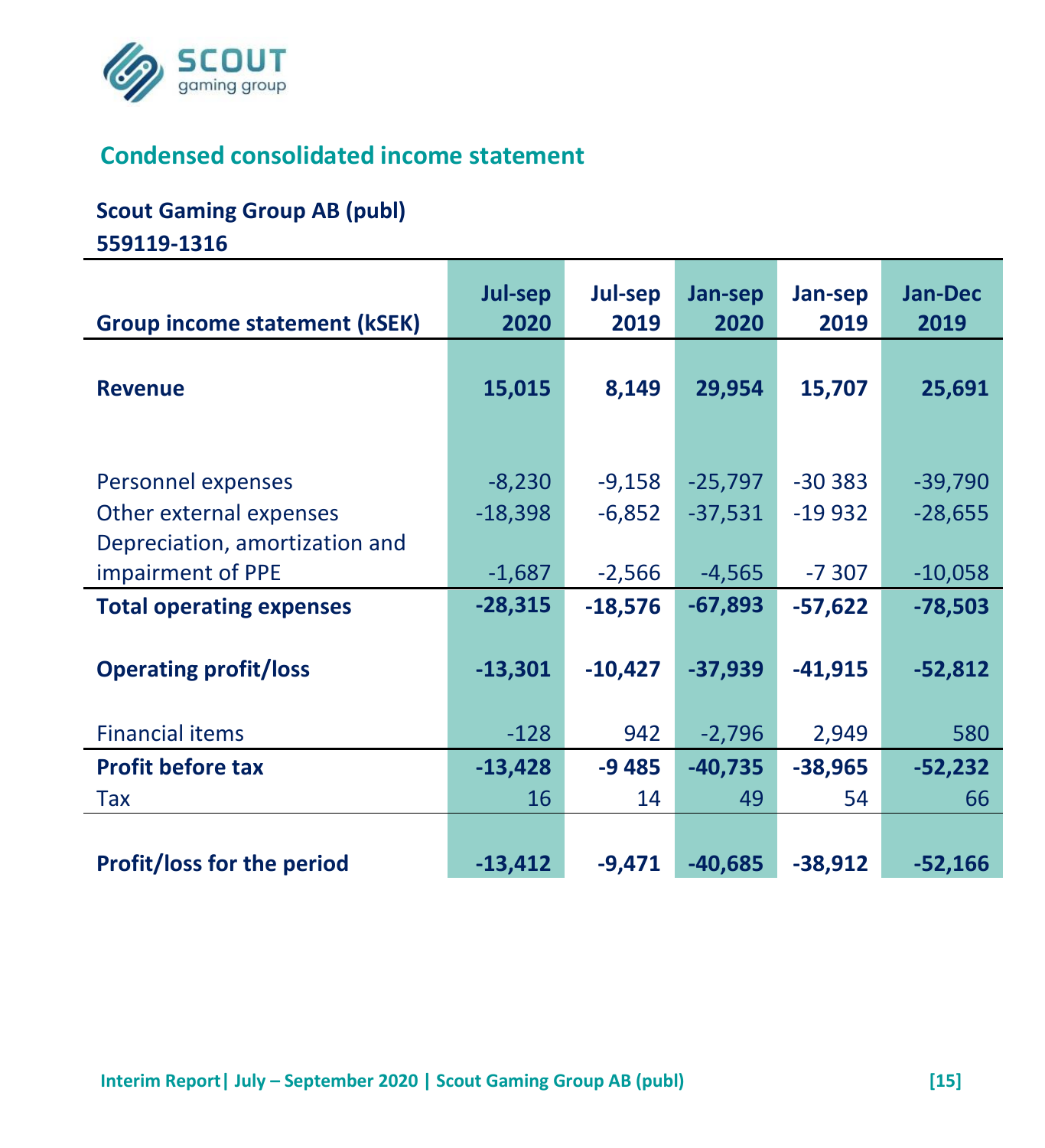

## **Condensed consolidated balance sheet**

## **Scout Gaming Group AB (publ)**

**559119-1316**

| <b>Group balance sheet (kSEK)</b>                                                                            | 2020-<br>09-30                    | 2019-<br>09-30                     | 2019-<br>12-31                    |
|--------------------------------------------------------------------------------------------------------------|-----------------------------------|------------------------------------|-----------------------------------|
| <b>Assets</b>                                                                                                |                                   |                                    |                                   |
| Intangible assets<br>Property, plant and equipment<br><b>Financial assets</b>                                | 14,935<br>738<br>7                | 8,245<br>1,204<br>30               | 8,425<br>909                      |
| <b>Total non-current assets</b>                                                                              | 15,680                            | 9,479                              | 9,342                             |
| Accounts receivable<br>Other receivables<br>Prepaid expenses and accrued income<br>Cash and cash equivalents | 1,975<br>6,681<br>5,074<br>81,659 | 3,707<br>10,167<br>2,815<br>27,952 | 1,525<br>8,863<br>2,622<br>21,473 |
| <b>Cash and cash equivalents</b>                                                                             | 95,389                            | 44,640                             | 34,483                            |
| <b>TOTAL ASSETS</b>                                                                                          | 111,069                           | 54,119                             | 43,825                            |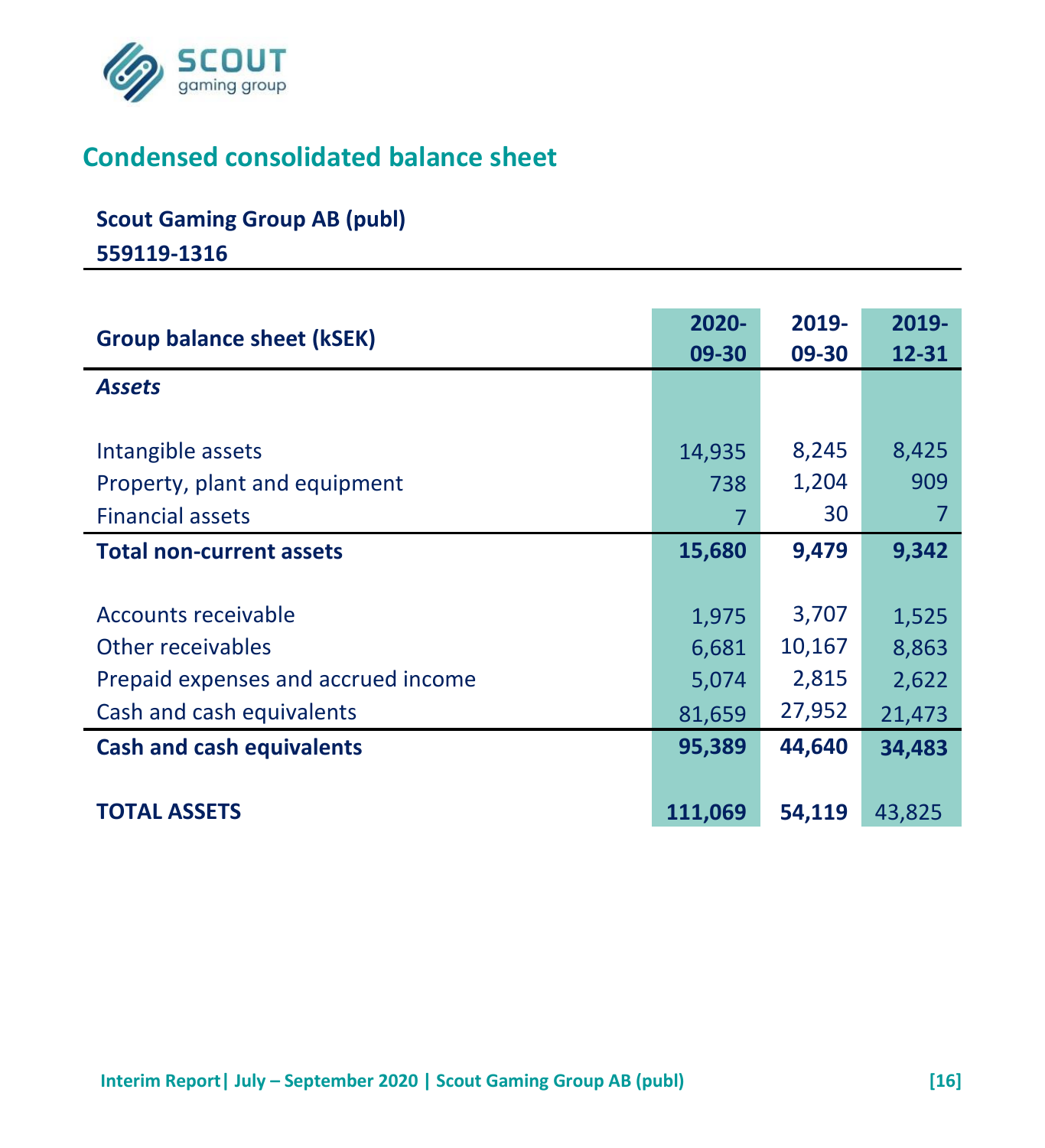

| <b>Equity and liabilities</b>                     |           |            |            |
|---------------------------------------------------|-----------|------------|------------|
| Share capital                                     | 1,081     | 765        | 765        |
| Other capital contributed                         | 283,251   | 173,016    | 172,958    |
| <b>Reserves</b>                                   | $-2,878$  | $-3,029$   | $-1,281$   |
| Retained earnings including profit for the period | $-183434$ | $-129,495$ | $-142,749$ |
| <b>Total equity</b>                               | 98,020    | 41,257     | 29,694     |
|                                                   |           |            |            |
| Deferred tax liability                            | 87        | 187        | O          |
| <b>Other liabilities</b>                          | 0         | 0          | 162        |
| <b>Total long-term liabilities</b>                | 87        | 187        | 162        |
|                                                   |           |            |            |
|                                                   |           |            |            |
| Short term debt to creditors                      | 0         | 41         | 0          |
| Accounts payable                                  | 2,349     | 1,706      | 1,788      |
| <b>Current tax liabilities</b>                    | 301       | 416        | 444        |
| Other current liabilities                         | 8,334     | 8,118      | 9,056      |
| Accrued expenses and prepaid income               | 1,979     | 2,393      | 2,682      |
| <b>Total short-term liabilities</b>               | 12,963    | 12,675     | 13,969     |
| <b>TOTAL EQUITY AND LIABILITIES</b>               | 111,069   | 54,119     | 43,825     |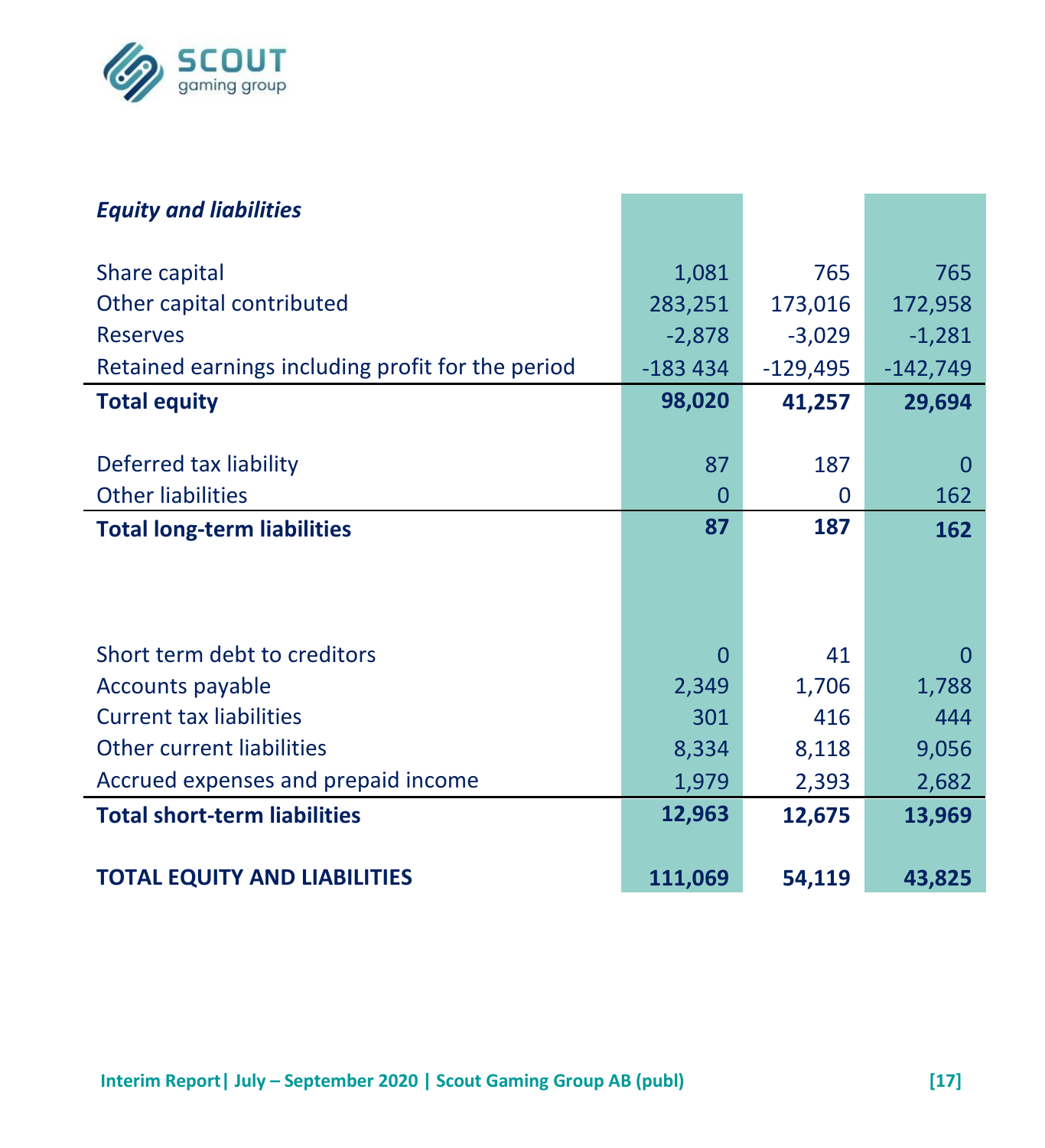

## **Consolidated changes in equity**

|                                   | <b>Share</b> | capital     |                 | <b>Retained</b> |                     |
|-----------------------------------|--------------|-------------|-----------------|-----------------|---------------------|
|                                   | capital      | contributed | <b>Reserves</b> | earnings        | <b>Total equity</b> |
| 2019-01-01                        | 699          | 146,214     | 376             | $-92,571$       | 54,718              |
| <b>Revaluation of conversion</b>  |              |             |                 |                 |                     |
| difference                        |              |             | $-1,988$        | 1,988           |                     |
| <b>Conversion difference</b>      |              |             | 437             |                 | 437                 |
| Profit/loss for the period        |              |             |                 | $-16,102$       | $-16,102$           |
| 2019-03-31                        | 699          | 146,214     | $-1,175$        | $-106,685$      | 39,053              |
|                                   |              |             |                 |                 |                     |
| 2019-03-31                        | 699          | 146,214     | $-1,175$        | $-106,685$      | 39,053              |
| <b>Rights issue</b>               |              | 26,888      |                 |                 | 26,888              |
| <b>Conversion difference</b>      |              |             | $-750$          |                 | $-750$              |
| Profit/loss for the period        |              |             |                 | $-13,339$       | $-13,339$           |
| 2019-06-30                        | 699          | 173,102     | $-1,925$        | $-120,024$      | 51,852              |
|                                   |              |             |                 |                 |                     |
| 2019-07-01                        | 699          | 173,102     | $-1.925$        | $-120,024$      | 51,852              |
| <b>Rights issue</b>               | 66           | $-66$       |                 |                 |                     |
| Fee for rights issue              |              | $-20$       |                 |                 | $-20$               |
| <b>Conversion difference</b>      |              |             | $-1,104$        |                 | $-1,104$            |
| Profit/loss for the period        |              |             |                 | $-9,471$        | $-9,471$            |
| 2019-09-30                        | 765          | 173,016     | $-3,029$        | $-129,495$      | 41,257              |
|                                   |              |             |                 |                 |                     |
| 2019-10-01                        | 765          | 173,016     | $-3,029$        | $-129,495$      | 41,257              |
| <b>Rights issue</b>               |              | $-58$       |                 |                 | $-58$               |
| <b>Conversion difference</b>      |              |             | 1,749           |                 | 1,749               |
| <b>Profit/loss for the period</b> |              |             |                 | $-13,254$       | $-13,254$           |
| 2019-12-31                        | 765          | 172,958     | $-1,281$        | $-142,749$      | 29,694              |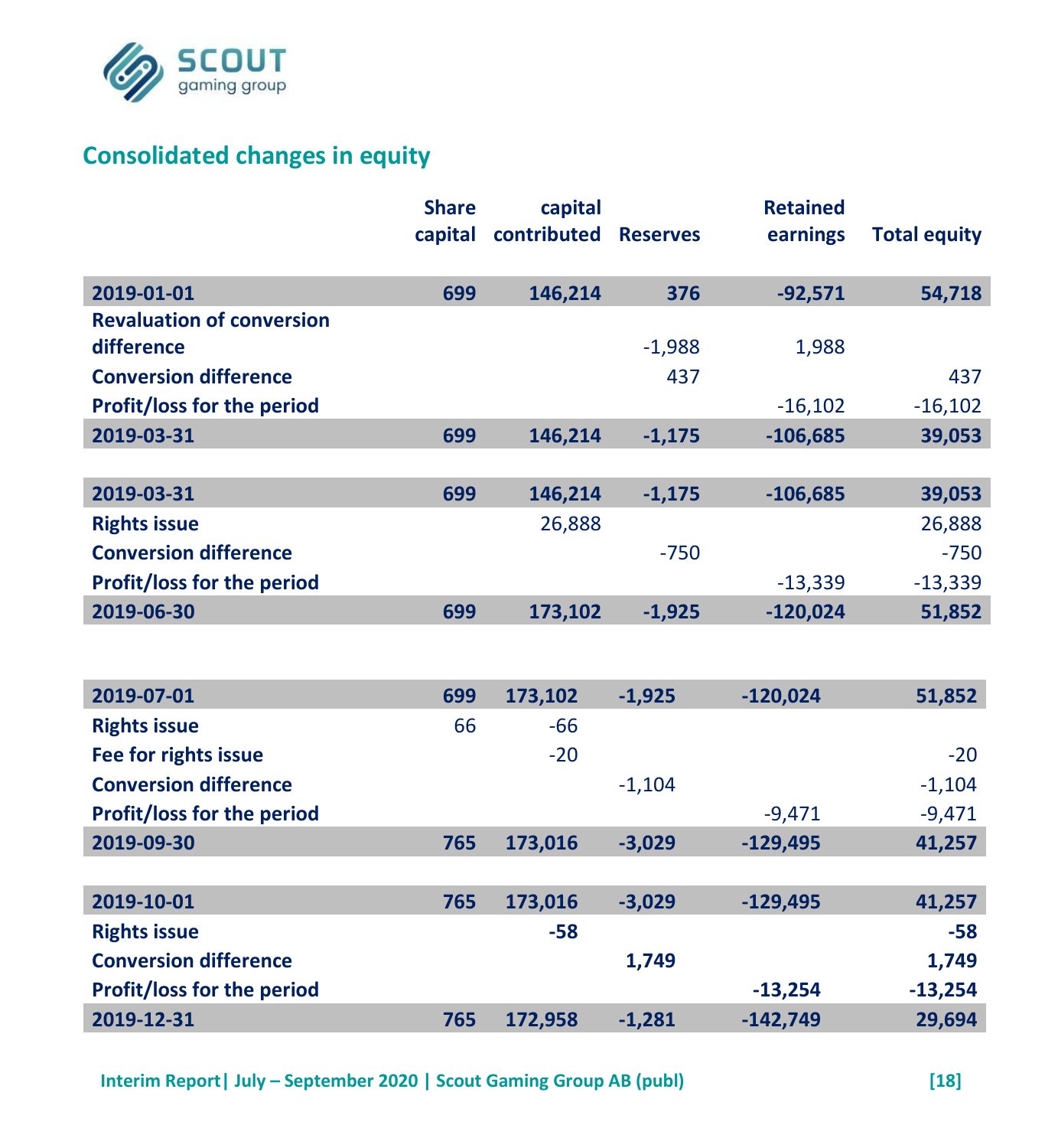

| 2020-01-01                        | 765 | 172,958 | $-1.281$ | $-142.749$ | 29,694    |
|-----------------------------------|-----|---------|----------|------------|-----------|
| <b>Rights issue</b>               | 156 | 35,001  |          |            | 35,157    |
| <b>Conversion difference</b>      |     |         | $-6,510$ |            | $-6,510$  |
| <b>Profit/loss for the period</b> |     |         |          | $-9,812$   | $-9,812$  |
| 2020-03-31                        | 921 | 207,959 | $-7,791$ | $-152,561$ | 48,529    |
|                                   |     |         |          |            |           |
| 2020-04-01                        | 921 | 207,959 | $-7,791$ | $-152,561$ | 48,529    |
| <b>Rights issue</b>               |     |         |          |            |           |
| <b>Conversion difference</b>      |     |         | 5,676    |            | 5,676     |
| <b>Profit/loss for the period</b> |     |         |          | $-17,461$  | $-17,461$ |
| 2020-06-30                        | 921 | 207,959 | $-2,115$ | $-170,022$ | 36,743    |
|                                   |     |         |          |            |           |
|                                   |     |         |          |            |           |
| 2020-07-01                        | 921 | 207,959 | $-2,115$ | $-170,022$ | 36,743    |

| <b>Rights issue</b>               | 160   | 75.292  |          |            | 75.452    |
|-----------------------------------|-------|---------|----------|------------|-----------|
| <b>Conversion difference</b>      |       |         | -763     |            | $-763$    |
| <b>Profit/loss for the period</b> |       |         |          | $-13.412$  | $-13.412$ |
| 2020-09-30                        | 1.081 | 283.251 | $-2.878$ | $-183.434$ | 98.020    |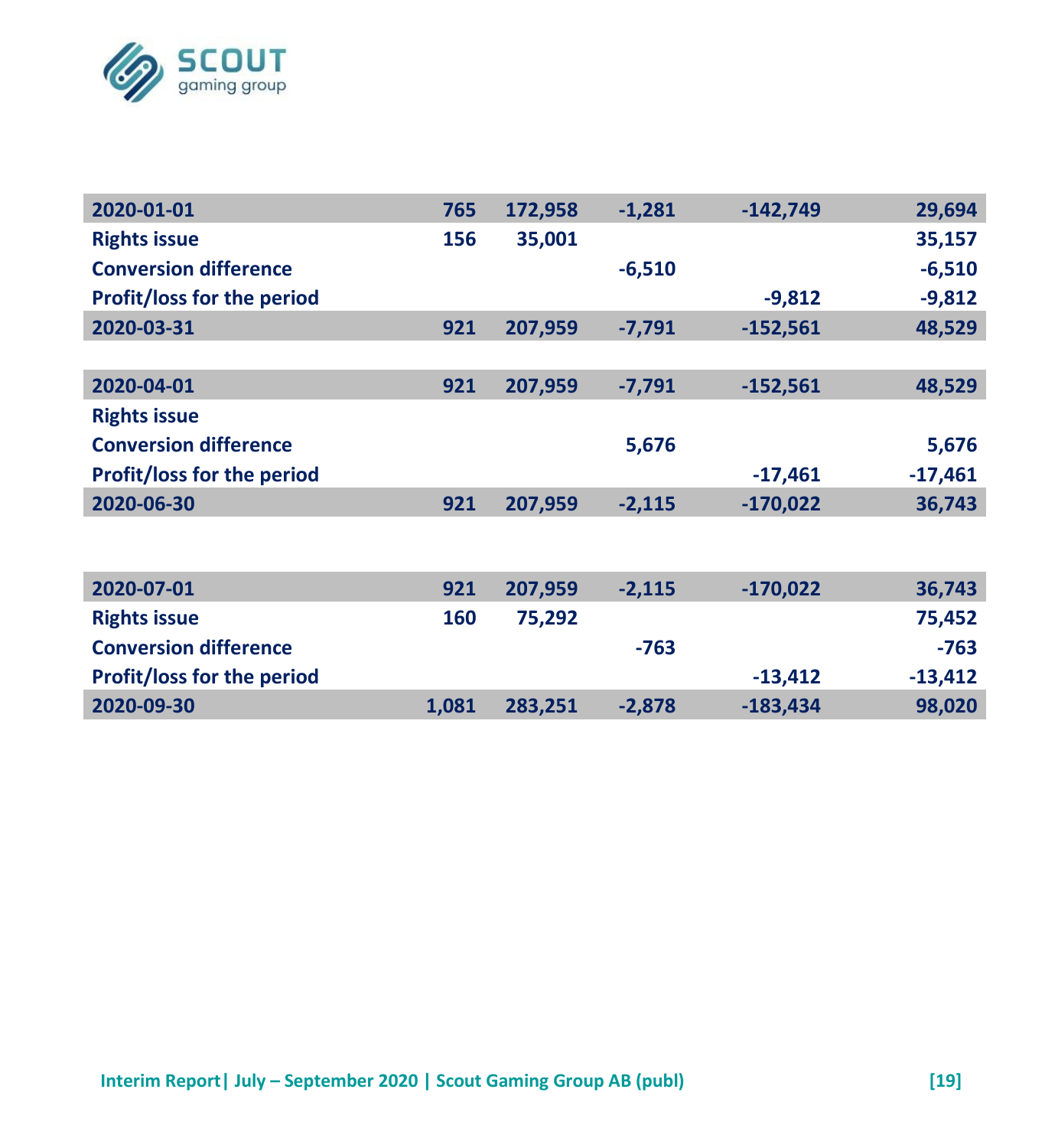

## **Consolidated statement of cash flows**

| Group (kSEK)                                 | Jul-sep<br>2020 | Jul-sep<br>2019 | Jan-sep<br>2020 | Jan-sep<br>2019 | <b>Jan-Dec</b><br>2019 |
|----------------------------------------------|-----------------|-----------------|-----------------|-----------------|------------------------|
| Operating profit                             | $-13,428$       | $-9,485$        | $-40,735$       | $-38,965$       | $-52,232$              |
| Adjustment for items not included in cash    |                 |                 |                 |                 |                        |
| flows:                                       |                 |                 |                 |                 |                        |
| Depreciation, amortization and impairments   | 1,687           | 2,566           | 4,565           | 7.307           | 10,058                 |
| Capital gain                                 | 6,936           | $-1,434$        | $-115$          | $-3,432$        | $-568$                 |
| Tax paid                                     | 0               | 0               | 0               | 0               | $\mathbf 0$            |
| Cash flows from operating activities before  |                 |                 |                 |                 |                        |
| change in working capital                    | $-4,806$        | $-8,353$        | $-36,285$       | $-35,090$       | $-42,741$              |
|                                              |                 |                 |                 |                 |                        |
| Changes in working capital                   | $-6,098$        | $-2,919$        | $-4,523$        | $-6,548$        | $-1,530$               |
| Cash flows from operating activities         | $-10,904$       | $-11,272$       | $-40,807$       | $-41,638$       | $-44,271$              |
|                                              |                 |                 |                 |                 |                        |
| Capitalized intangible assets                | $-3,417$        | $-1,691$        | $-7,949$        | $-5,070$        | $-8,039$               |
| Acquisition of intangible assets             | $-93$           | $-55$           | $-93$           | $-195$          | $-194$                 |
| Change in non-current receivables            | $\Omega$        | 0               | $\Omega$        | -8              | 14                     |
| <b>Cash flows from investing activities</b>  | $-3,510$        | $-1,746$        | $-8,041$        | $-5,272$        | $-8,218$               |
|                                              |                 |                 |                 |                 |                        |
| Rights issue, after transaction costs        | 75,452          | 26,824          | 110,609         | 26,867          | 26,810                 |
| <b>Cash flows from financing activities</b>  | 75,452          | 26,824          | 110,609         | 26,867          | 26,810                 |
|                                              |                 |                 |                 |                 |                        |
| Cash flow for the period                     | 61,038          | 13,806          | 61,760          | $-20,043$       | $-25,679$              |
| Cash and cash equivalents at start of period | 27,063          | 13,684          | 21,473          | 46,554          | 46,554                 |
| <b>Exchange rate differences</b>             | $-6,443$        | 461             | $-1,574$        | $-1,440$        | 598                    |
| Cash and cash equivalents at end of period   | 81,659          | 27,951          | 81,659          | 27,951          | 21,473                 |

**Interim Report| July – September 2020 | Scout Gaming Group AB (publ) [20]**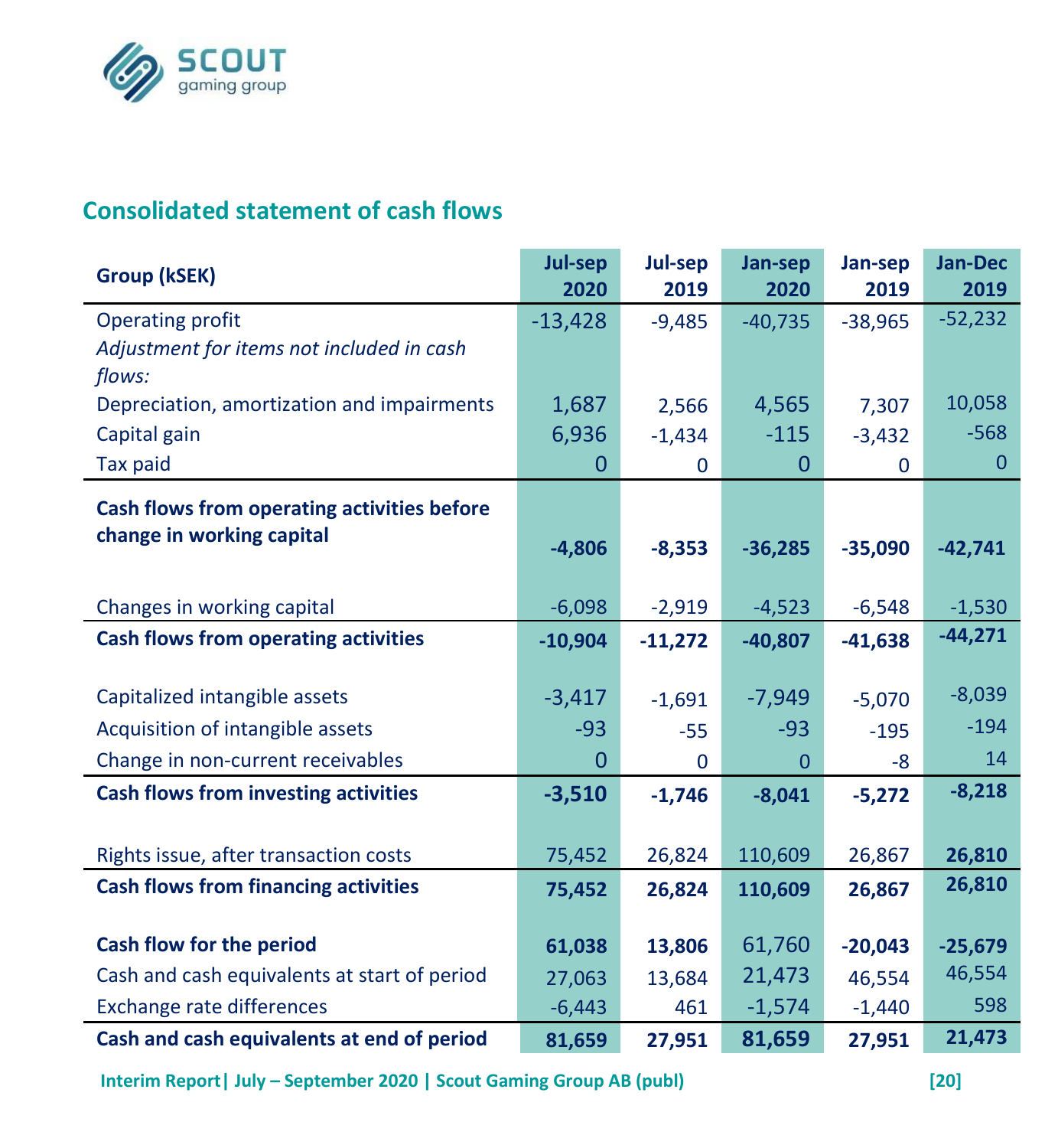

### **Condensed Parent Company income statement**

## **Scout Gaming Group AB (publ) 559119-1316**

|                              |          |          |          |           | <b>Full</b> |
|------------------------------|----------|----------|----------|-----------|-------------|
| <b>Parent Company income</b> | Jul-sep  | Jul-sep  | Jan-sep  | Jan-sep   | year        |
| statement (kSEK)             | 2020     | 2019     | 2020     | 2019      | 2019        |
|                              |          |          |          |           |             |
| <b>Total revenue</b>         | 637      | 1,275    | 2,444    | 3,825     | 5,100       |
|                              |          |          |          |           |             |
| Personnel expenses           | $-1,150$ | $-1,026$ | 2,761    | $-7,623$  | $-8,958$    |
| Other external expenses      | $-654$   | $-689$   | $-4,356$ | $-3,246$  | $-3,815$    |
| Depreciation, amortization   |          |          |          |           |             |
| and impairment of PPE        | $-7$     | $-7$     | $-2,257$ | $-22$     | $-30$       |
| <b>Total expenses</b>        | $-1,811$ | $-1,723$ | $-22$    | $-10,892$ | $-12,803$   |
|                              |          |          |          |           |             |
| <b>Operating profit/loss</b> | $-1,174$ | $-448$   | $-3,874$ | $-7067$   | $-7,703$    |
|                              |          |          |          |           |             |
| <b>Financial items</b>       | 1,884    | 1,042    | 4,953    | 2,838     | 4,162       |
| <b>Profit before tax</b>     | 710      | 594      | 1.079    | $-4.228$  | $-3541$     |
|                              |          |          |          |           |             |
| <b>Net profit</b>            | 710      | 594      | 1,079    | $-4,228$  | $-3,541$    |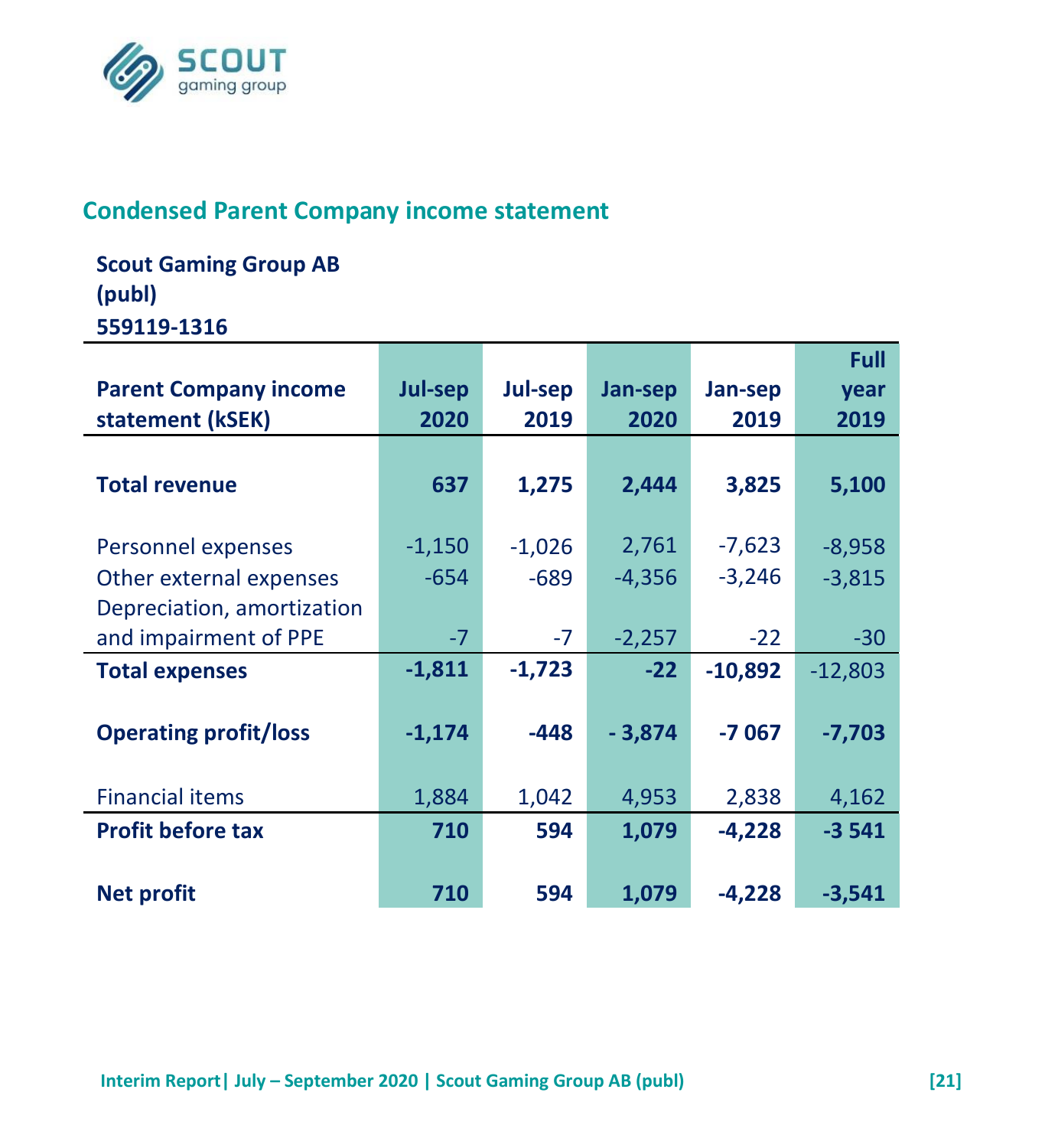

## **Condensed Parent Company balance sheet**

## **Scout Gaming Group AB (publ) 559119-1316**

| Parent company balance sheet (kSEK) | 2020-09-30 | 2019-09-30 | 2018-12-31 |
|-------------------------------------|------------|------------|------------|
| <b>Assets</b>                       |            |            |            |
|                                     |            |            |            |
|                                     |            |            |            |
| Property, plant and equipment       | 35         | 65         | 57         |
| <b>Financial assets</b>             | 1,115      | 1,125      | 105,916    |
| <b>Total non-current assets</b>     | 1,150      | 1,189      | 105,973    |
|                                     |            |            |            |
| Group internal receivables          | 174,200    | 96,203     | 0          |
| Accounts receivable                 | -7         | 20         |            |
| Other receivables                   | 1,219      | 468        | 131        |
| Prepaid expenses and accrued        |            |            | 28         |
| income                              | 75         | 85         |            |
| Cash and cash equivalents           | 48,663     | 13,880     | 6,421      |
| <b>Total current assets</b>         | 224,149    | 110,654    | 6,599      |
|                                     |            |            |            |
|                                     |            |            |            |
| <b>TOTAL ASSETS</b>                 | 225,299    | 111,843    | 112,572    |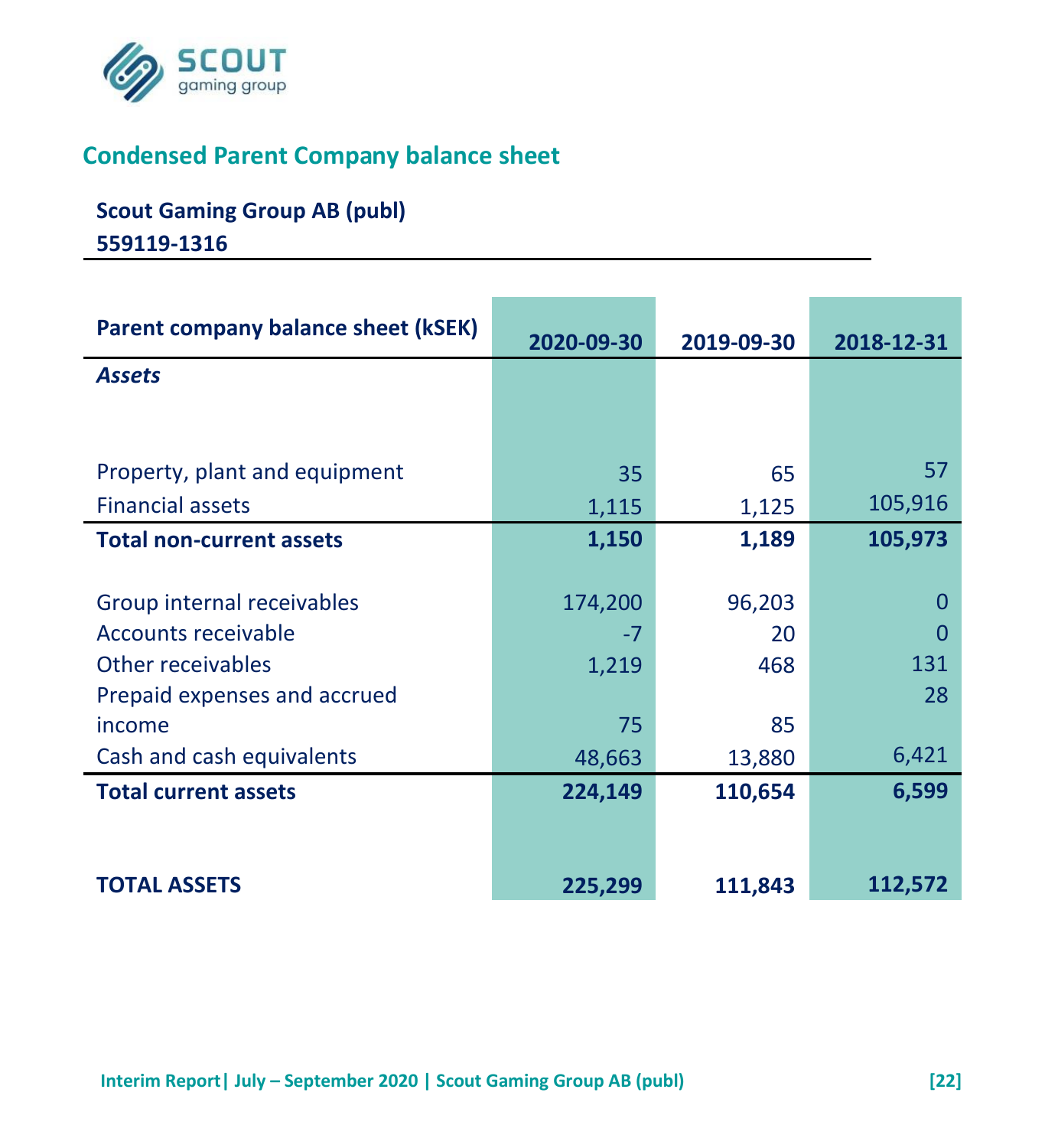

| <b>Equity and liabilities</b>          |           |           |           |
|----------------------------------------|-----------|-----------|-----------|
| Share capital                          | 1,081     | 765       | 765       |
| Other contributed capital              | 239,296   | 129,060   | 129,003   |
| Retained earnings excluding profit for |           |           |           |
| the period                             | $-17,703$ | $-19,489$ | $-18,782$ |
| <b>Total equity</b>                    | 222,674   | 110,336   | 110,985   |
|                                        |           |           |           |
| Accounts payable                       | 477       | 248       | 222       |
| <b>Tax liabilities</b>                 | 301       | 416       | 444       |
| Other current liabilities              | 913       | 276       | 267       |
| Accrued expenses and prepaid           |           |           |           |
| incomes                                | 935       | 568       | 653       |
| <b>Total current liabilities</b>       | 2,625     | 1507      | 1,586     |
|                                        |           |           |           |
| <b>TOTAL EQUITY AND LIABILITIES</b>    | 225,299   | 111,843   | 112,572   |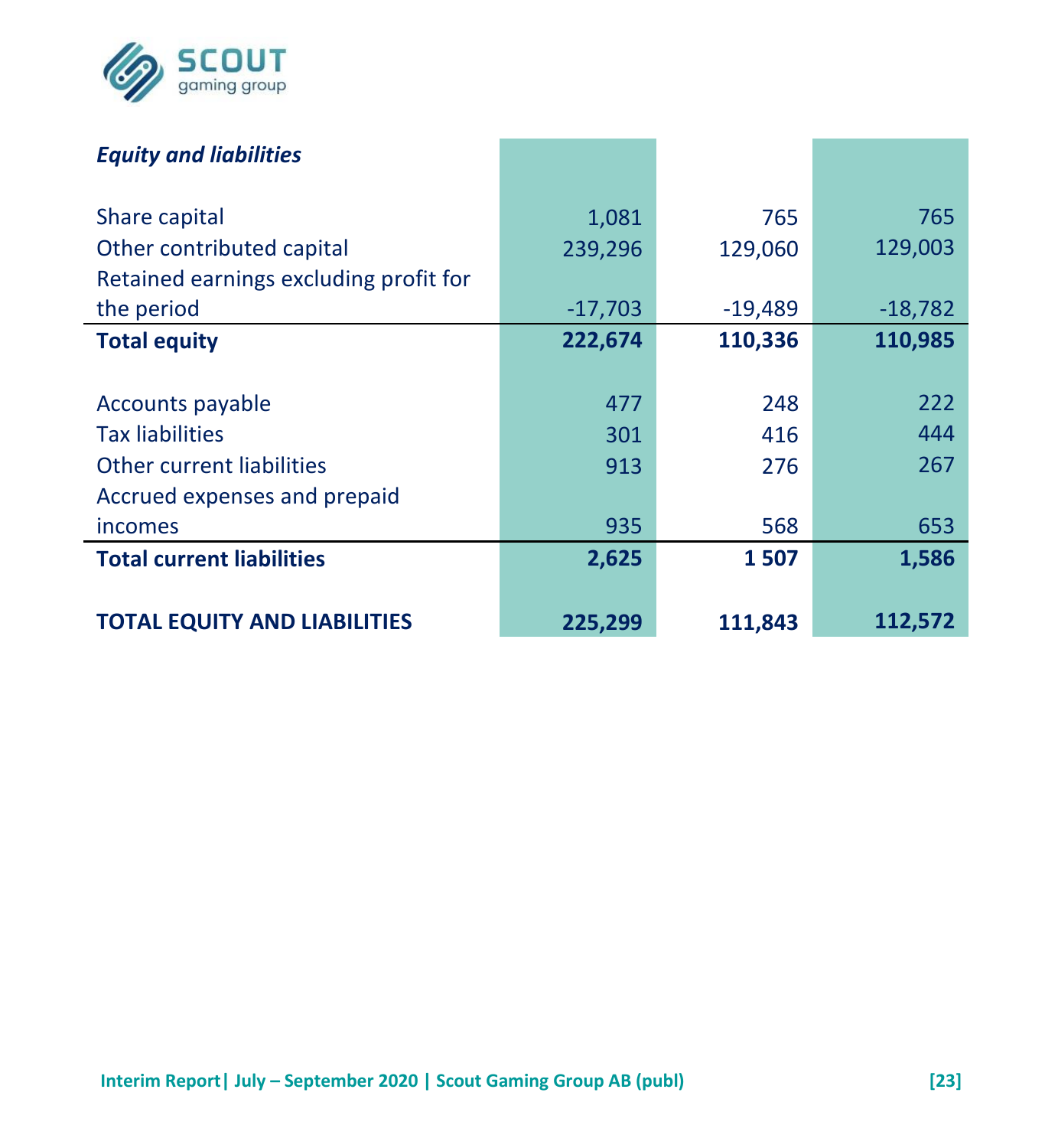

#### **SIGNATURES AND ASSURANCE**

This Interim Report has not been subject to review by the Company's auditor. The Board of Directors and the Chief Executive Officer offer their assurance that this Interim Report gives a true and fair view of the Group's and Parent Company's operations, financial position and results of operations and describes the significant risks and uncertainties facing the Group and Parent Company.

Stockholm, 18 November 2020

| Jörgen Ragnarsson, Board member | Anders Enochsson, Chairman      |
|---------------------------------|---------------------------------|
| Atle Sundal, Board member       | Andreas Ternström. CEO          |
| Hans Isoz, Board member         | Carla Maree Vella, Board member |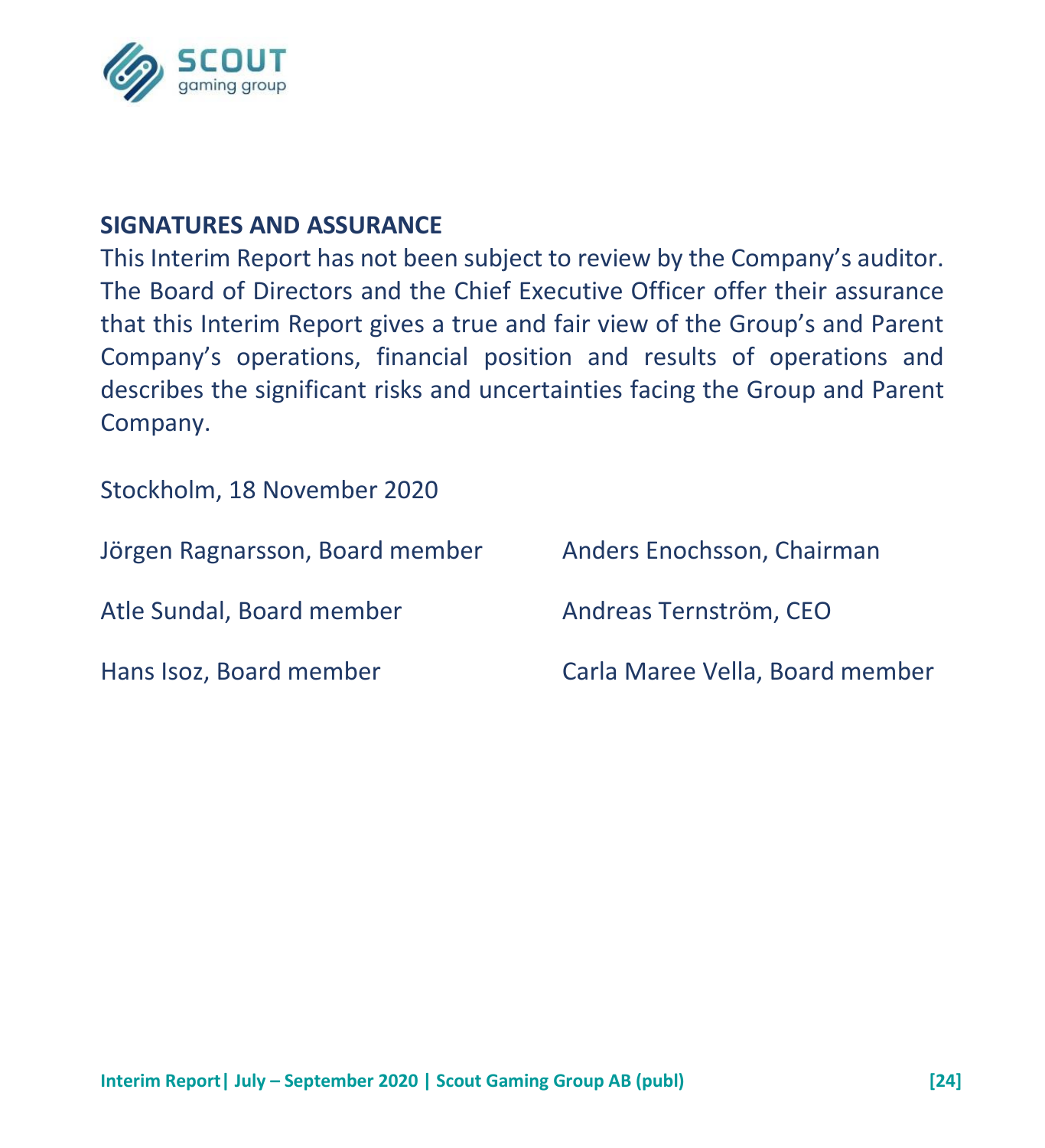

For additional information please contact CFO & IR, Billy Degerfeldt, +46 70 758 16 68, [billy.degerfeldt@scoutgaminggroup.com.](mailto:billy.degerfeldt@scoutgaminggroup.com)

Scout Gaming Group AB (publ) E-mail: ir@scoutgaminggroup.com Kaptensgatan 6. Web: www.scoutgaminggroup.com. 114 57 Stockholm. Corporate identity number: 559119-1316

This year-end Report is information that is mandatory for Scout Gaming Group to make public pursuant to the EU Market Abuse Regulation. The information was submitted for publication, through the agency of the contact person set out above, at 08:00 CET on 18 November 2020.

#### **Information about Nasdaq First North Growth Market**

Nasdaq First North Growth Market ("First North") is an alternative marketplace operated by the constituent exchanges of Nasdaq Stockholm. It does not have the same legal status as a regulated marketplace. Companies quoted on First North are subject to First North's rules, rather than the legal requirements set for trading on a regulated marketplace. An investment in a company trading on First North implies higher risk than one in a listed company. Companies must apply to the exchange and gain approval before trading on First North can commence. A Certified Adviser guides the company through the listing process and also ensures that the company continuously satisfies First North's standards. Redeye AB is Scout Gaming's Certified Adviser. Contact details: Certifiedadviser@redeye.se, +46 (0)8 121 576 90.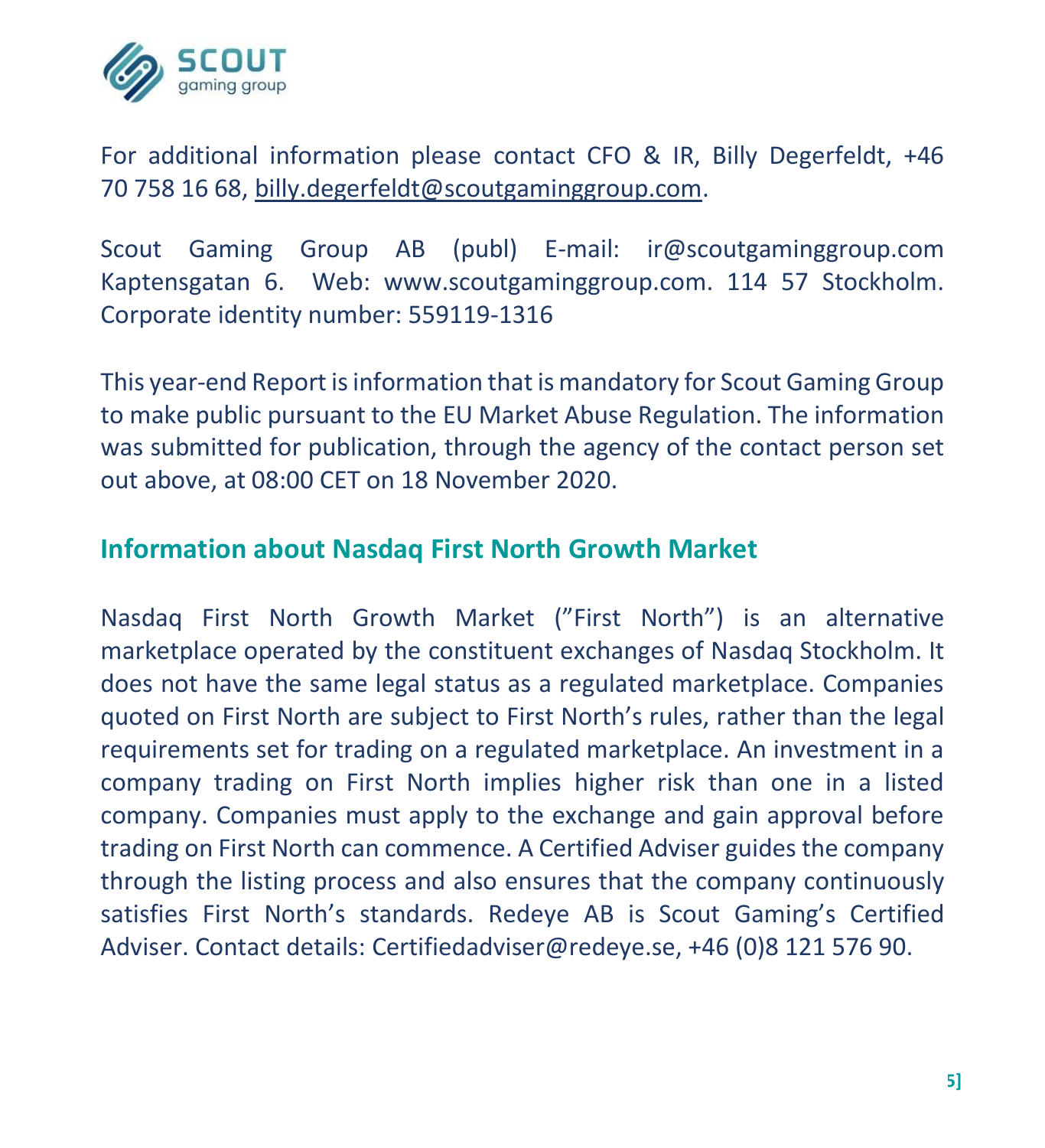

## **Definitions**

Revenue - Revenue for the current period.

Revenue growth - Revenue for the current period through Revenue for the same period last year.

EBITDA - Operating profit before depreciation and amortization.

EBITDA margin - EBITDA as a percentage of Revenue

Operating profit - Consolidated operating profit for the period.

Operating margin - Group operating profit as a percentage of revenue.

Number of shares at the end of the period - The number of shares outstanding at the end of the period.

Average number of shares - Opening number of shares for the period added with outstanding number of shares divided by 2.

Number of employees at the end of the period - Number of employees in the Group at the end of the period, including contract employees in Ukraine.

Earnings per share - Profit after tax divided by the average number of shares during the period.

Equity per share - Equity divided by the number of outstanding shares during the period.